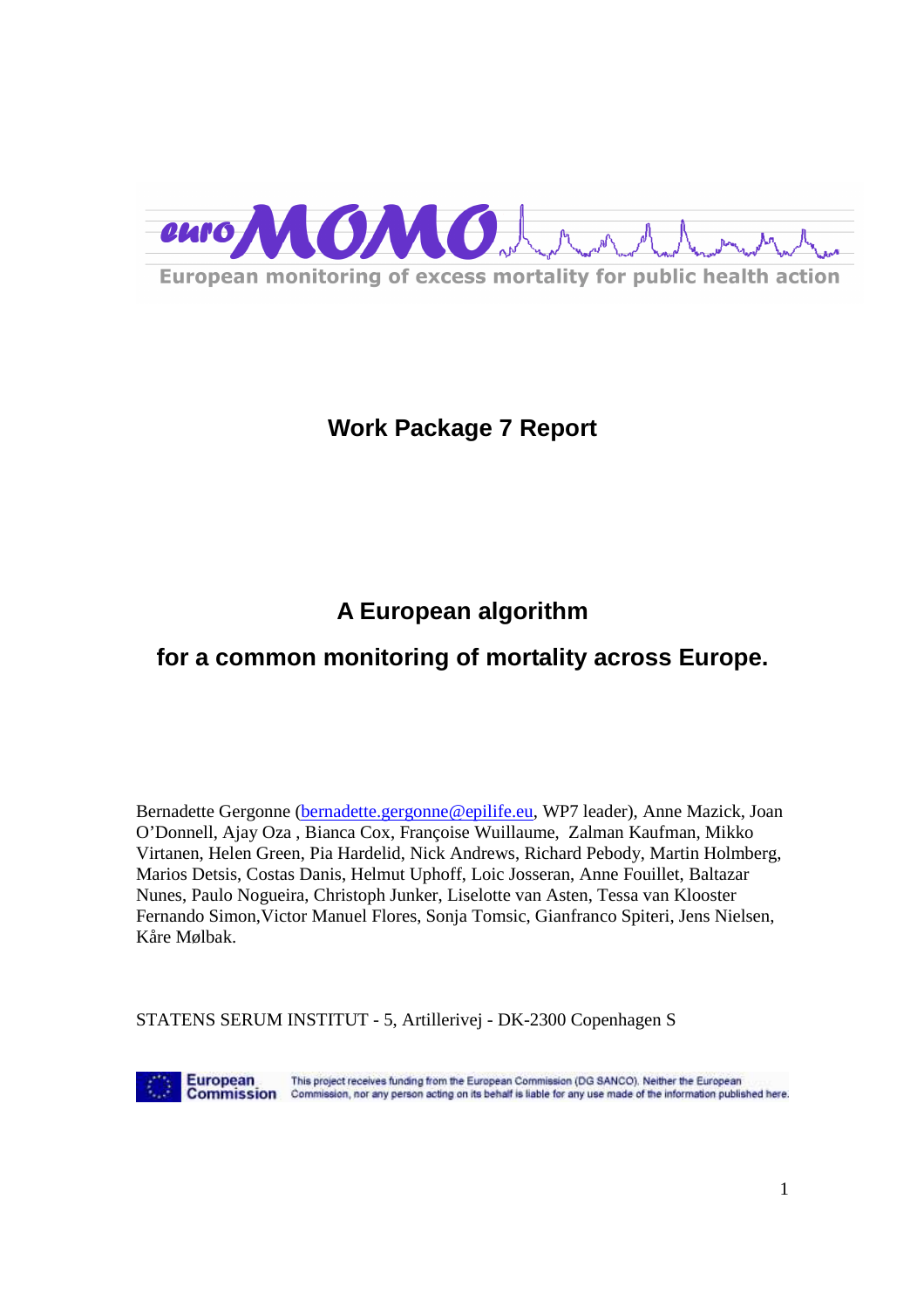## **Affiliations of WP7 partners**

Bernadette Gergonne National Board of Health and Welfare, Sweden Staten Serum Institute, Denmark

Anne Mazick, Jens Nielsen, Kåre Mølbak Staten Serum Institute, Denmark

Joan O'Donnell, Ajay Oza Health Protection Surveillance Centre, Ireland

Françoise Willaume, Bianca Cox Public Health Institute, Belgium

Zalman Kaufman Israel Center for Disease Control, Ministry of Health, Israel.

Mikko Virtanen National Institute for Health and Welfare, Finland

Nick Andrews, Helen Green, Pia Hardelid, Richard Pebody Health Protection Agency, Centre for Infections, United Kingdom

Anne Fouillet, Loic Josseran Institut de Veille Sanitaire, France

Martin Holmberg National Board of Health and Welfare, Stockholm, Sweden

Marios Detsis Hellenic Centre for Disease Control and Prevention, Greece

Helmut Uphoff State Health Office, Hesse, Germany

Paulo Nogueira, Baltazar Nunes National Health Institute, Portugal

Christoph Junker Federal Statistical Office, Switzerland

Liselotte van Asten, Tessa van Klooster National Institute for Public Health and the Environment, The Netherlands

Victor Manuel Flores, Fernando Simon National Health Institute, Spain

Sonja Tomsic Public Health Institute, Slovenia

Gianfranco Spiteri Infectious disease prevention and control unit, Malta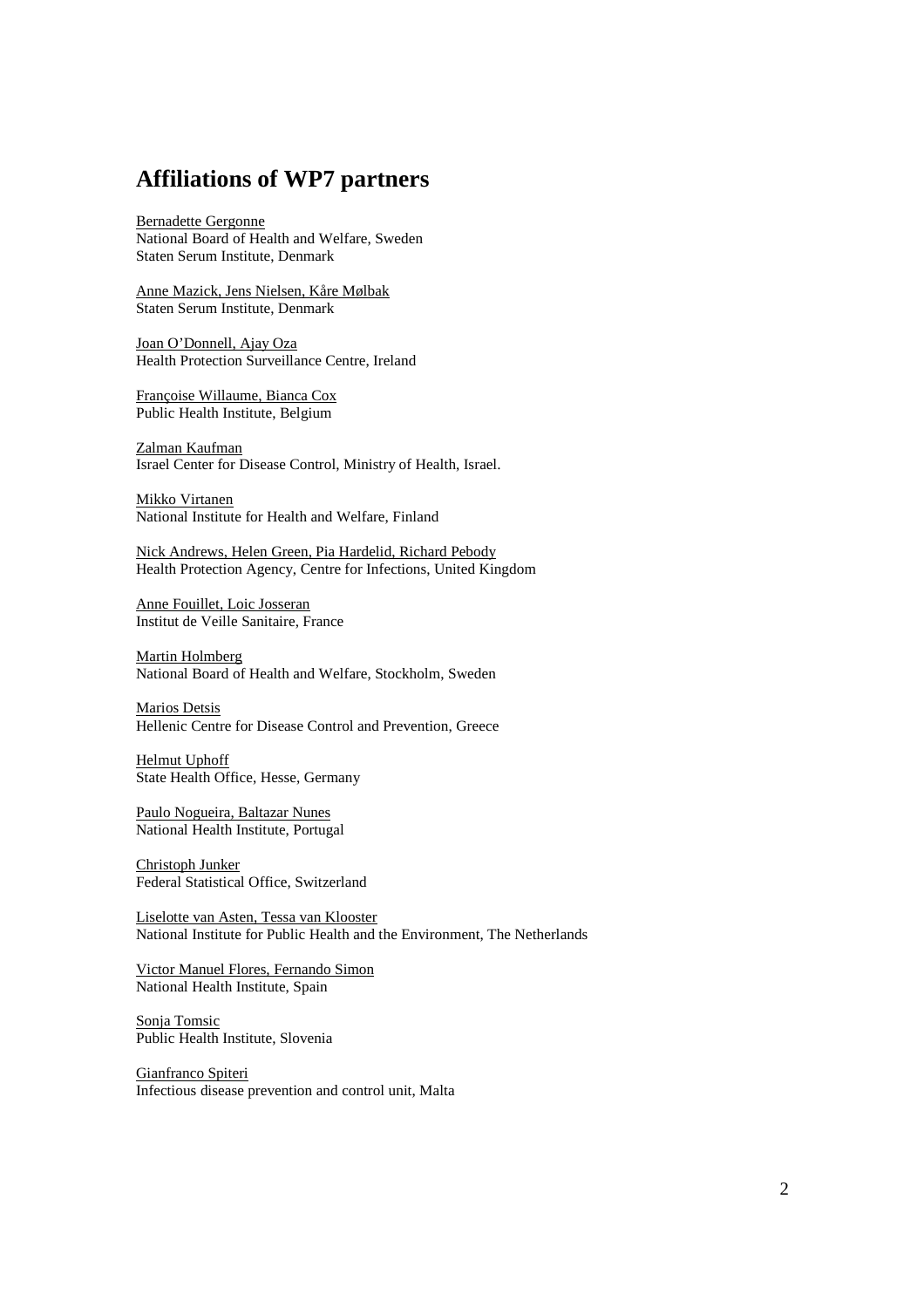# **Contents**

| <b>SUMMARY</b>                                                           | <u>4</u> |
|--------------------------------------------------------------------------|----------|
| <b>INTRODUCTION</b>                                                      | 6        |
| <b>METHODS</b>                                                           | 8        |
|                                                                          |          |
| <b>REQUIREMENTS</b>                                                      | 9<br>10  |
| <b>GENERAL PRINCIPLES</b><br><b>INPUT DATA</b>                           | 11       |
| <b>CORRECTION FOR DELAY</b>                                              | 11       |
| <b>STUDYING MORTALITY VARIATION</b>                                      | 13       |
| TRANSMISSION OF DATA AT EURO-MOMO HUB FOR A EUROPEAN ANALYSIS AND THE    |          |
| <b>EUROPEAN BULLETIN</b>                                                 | 17       |
| <b>RESULTS</b>                                                           | 18       |
| <b>DESIGN AND IMPLEMENTATION OF THE EURO-MOMO ALGORITHM</b>              | 18       |
| <b>CHARACTERISTICS OF THE STUDY POPULATION</b>                           | 19       |
| <b>DELAY DISTRIBUTION</b>                                                | 19       |
| <b>NATIONAL OUTPUTS</b>                                                  | 19       |
| <b>EUROPEAN OUTPUT</b>                                                   | 20       |
| <b>MONITORING OF MORTALITY DURING THE 2009 A/H1N1 INFLUENZA PANDEMIC</b> | 20       |
| <b>OTHER FINDINGS</b>                                                    | 21       |
| <b>DISCUSSION</b>                                                        | 21       |
| <b>SUMMARY</b>                                                           | 21       |
| <b>THE ALGORITHM</b>                                                     | 22       |
| THE EURO-MOMO PILOT PROJECT                                              | 26       |
| <b>CONCLUSION</b>                                                        | 29       |
| <b>TABLES AND GRAPHS</b>                                                 | 31       |
| <b>REFERENCES</b>                                                        | 40       |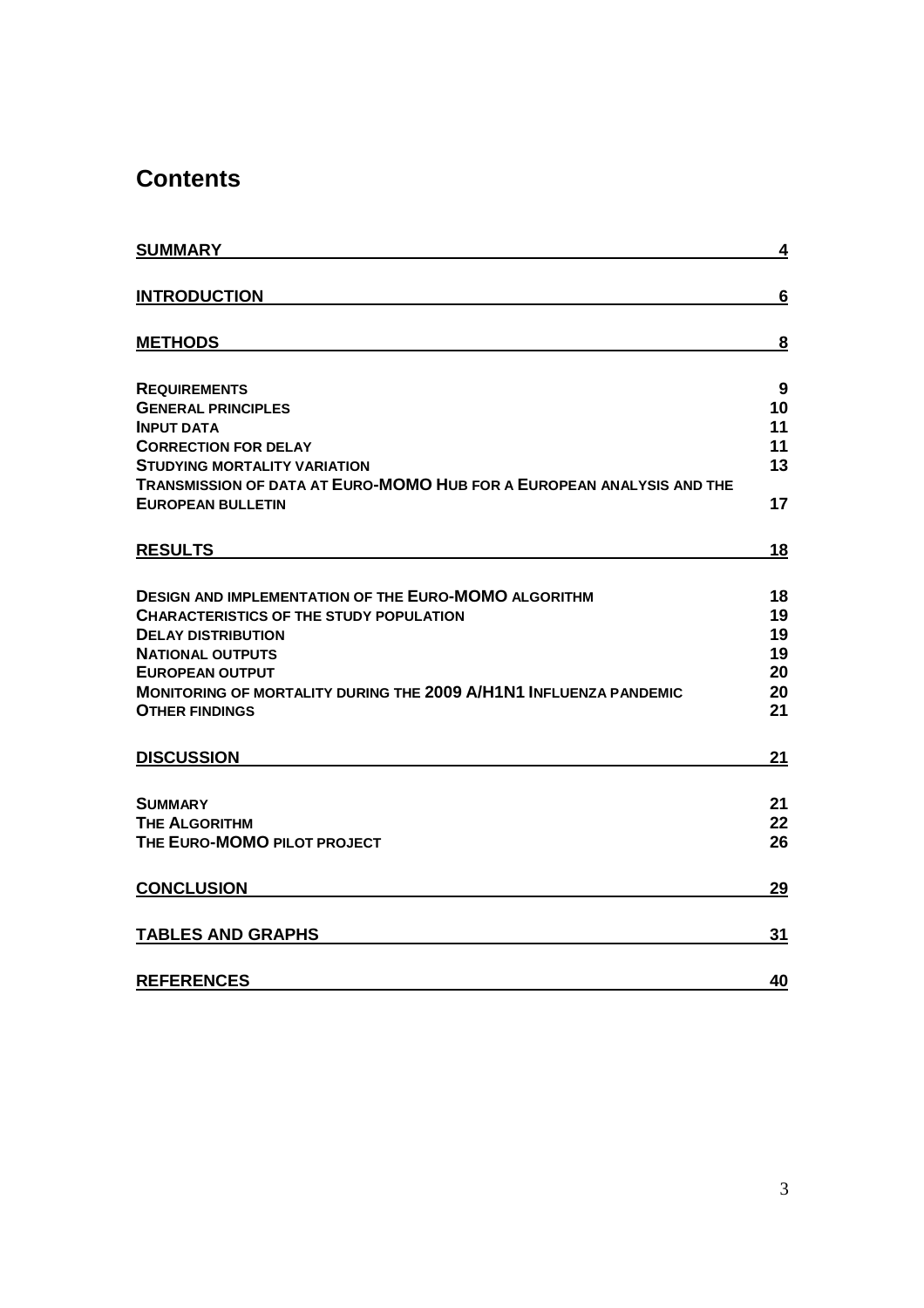# **Summary**

### INTRODUCTION

Most of the European Countries collect individual mortality data in order to annually monitor the impact of chronic diseases, plan and evaluate public health interventions. The EuroMOMO project was implemented to promote and implement at European level the weekly monitoring of mortality related to possible public health threats such as major epidemics, extreme temperatures, deliberate or accidental release of biological or chemical agents.

### **METHODS**

To be generalised and applicable at European level, a statistical algorithm has been designed to fit the requirements proposed by the institutes' partners of the project. Every week, the EuroMOMO algorithm is run individually by each partner institute on individual mortality data. The algorithm correct for the delay observed in data collection and data processing in each countries. A Serfling – like model is computed on the weekly number of deaths in order to define the baseline mortality. Mortality variation around the baseline is computed in order to detect and measure possible excess mortality, and data are standardised using Z-score in order to enable comparison between age groups or other population subgroups. Data are then transmitted to the EuroMOMO coordination team, compiled and released on a dedicated website accessible to the project national and international partners. The standardization enables an easy comparison between countries and a European bulletin is publicly released every week.

#### RESULTS

The EuroMOMO algorithm was gradually implemented in partner institutes from June 2009, following the outbreak of pandemic influenza A/H1N1 in Europe. It could correct for delays in notification with a good accuracy in countries with a stable flow of information. Standardization of mortality and excess mortality enable an easy comparison between countries and between age groups, including countries with various population distributions. European compilation of national results is displayed weekly on the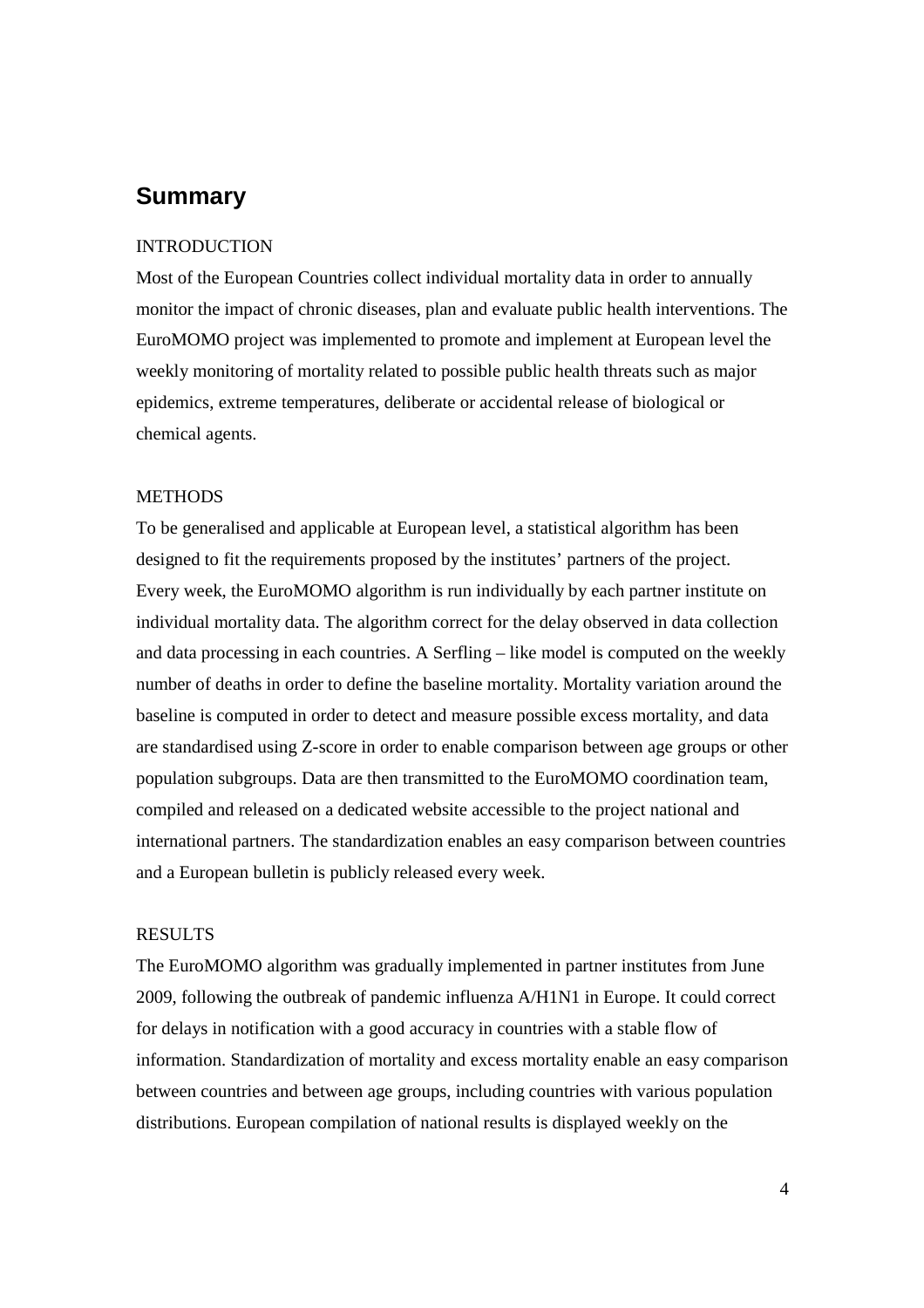Euromomo dedicated website. During the 2009 A/N1N1 pandemic of influenza, 9 countries were monitoring weekly their mortality using the Euromomo algorithm and could observe on real time that the pandemic had not a large impact on elderly and adult population. Only small sustained shift could be observed in children 5-14 years of age. Winter and summer increase could also be studied on real time and retrospectively. Similarities and discrepancies between countries helped to describe the distribution of severe health threats with impact on mortality across Europe, possibly related to heat waves and cold snaps, generate hypothesis and design more in depth studies.

### **CONCLUSION**

The Euro-MOMO pilot project demonstrated the feasibility and usefulness of a weekly mortality monitoring at National and European level. The value of the monitoring was particularly evident during the 2009 A/H1N1 influenza pandemic. Real time monitoring of all cause mortality should become part of the routine epidemiological surveillance to complement information already provided by disease specific and environmental surveillance. Alike disease surveillance, routine mortality monitoring requires adequate funding as well as dedicated and trained human resources. The Euro-MOMO pilot project is now ready to be implemented at a larger scale and become an integral part of routine epidemiological surveillance across all of Europe.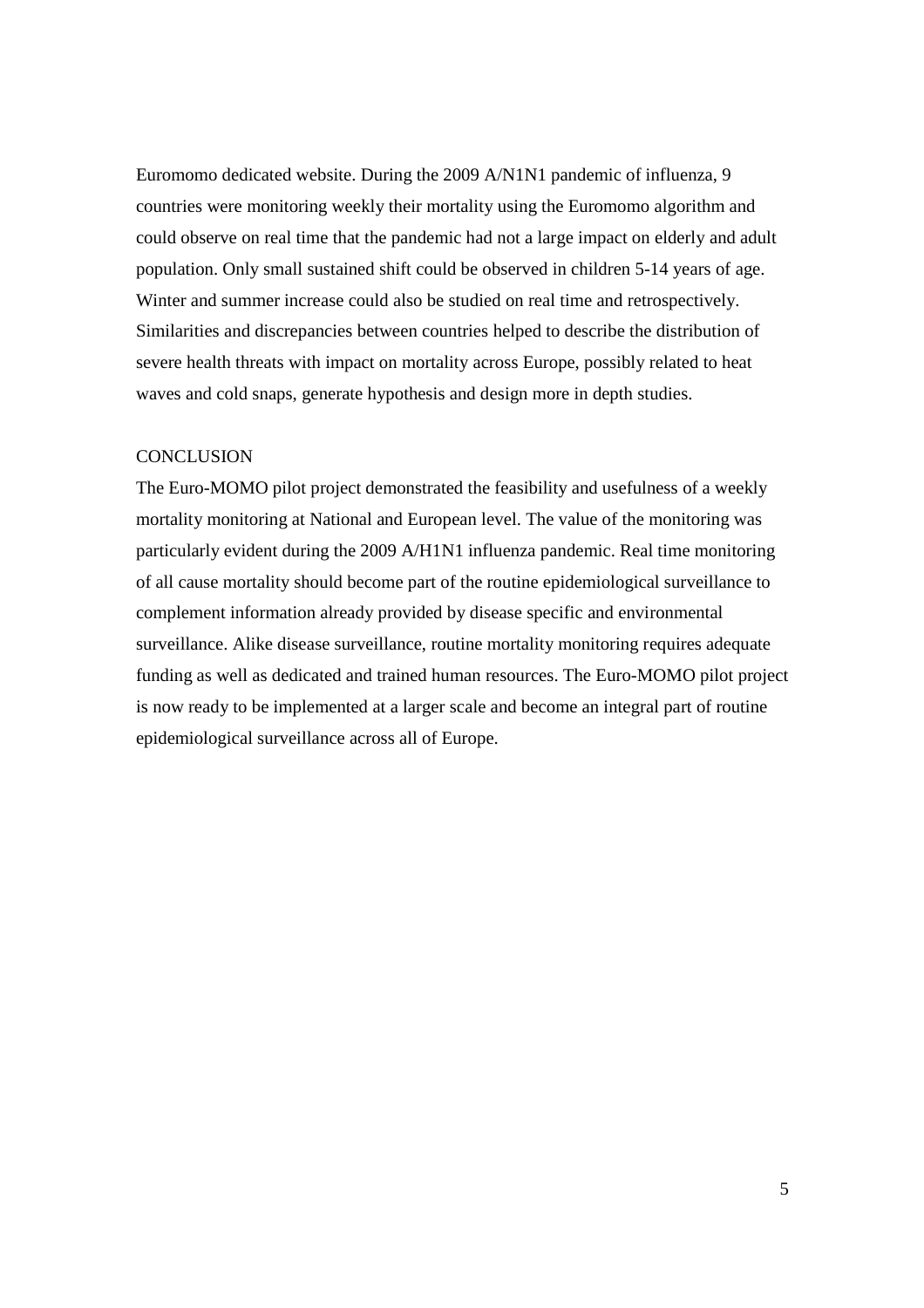## **Introduction**

Mortality indicators are considered to be basic but robust measurements of the general health status of populations. This is fundamental for evidence-based public health planning, implementation and evaluation of actions [1, 2]. For that purpose, all European countries collect individual mortality data in their own populations and produce with a certain delay at least annual statistics [3, 4]. In addition to annual indicators the ability to conduct early analysis of mortality trends across different population groups could provide crucial information, not only to monitor of influenza through the monitoring of pneumonia and influenza death as performed in the United States in a sample of cities [5] but also for other public health crisis (other large epidemics, extreme weather conditions, release of hazardous biological or chemical agents) in order to assess magnitude and rapidly target, implement and evaluate interventions. Information on the impact on mortality of severe public health crises should be shared between countries for a better national and European response and contribute to already existing European surveillance, early warning and reponse tools [6, 7]. However, only few European countries can monitor mortality on a frequent regular basis and comparability of indicators produced are limited [8]. For that purpose, alike morbidity surveillance, a standardized European approach is needed, in order to produce in a timely manner indicators comparable between countries, facilitate the exchange of information and produce global European indicators.

In that context, the Euro-MOMO (European monitoring of excess mortality for public health action) was funded by the European Union Health Program and implemented in 2008 under the coordination of the department of epidemiology at the Statens Serum Institut (SSI) in Copenhagen [9]. The Euro-MOMO project involves numerous national and international stakeholders including the European Centre for infectious Disease prevention and control (ECDC) and the WHO regional Office for Europe. Its aim is to develop and operate a coordinated mortality monitoring across European countries in order to contribute to National and European risk assessment associated with major health threats. More specifically, technical objectives includes the delivery to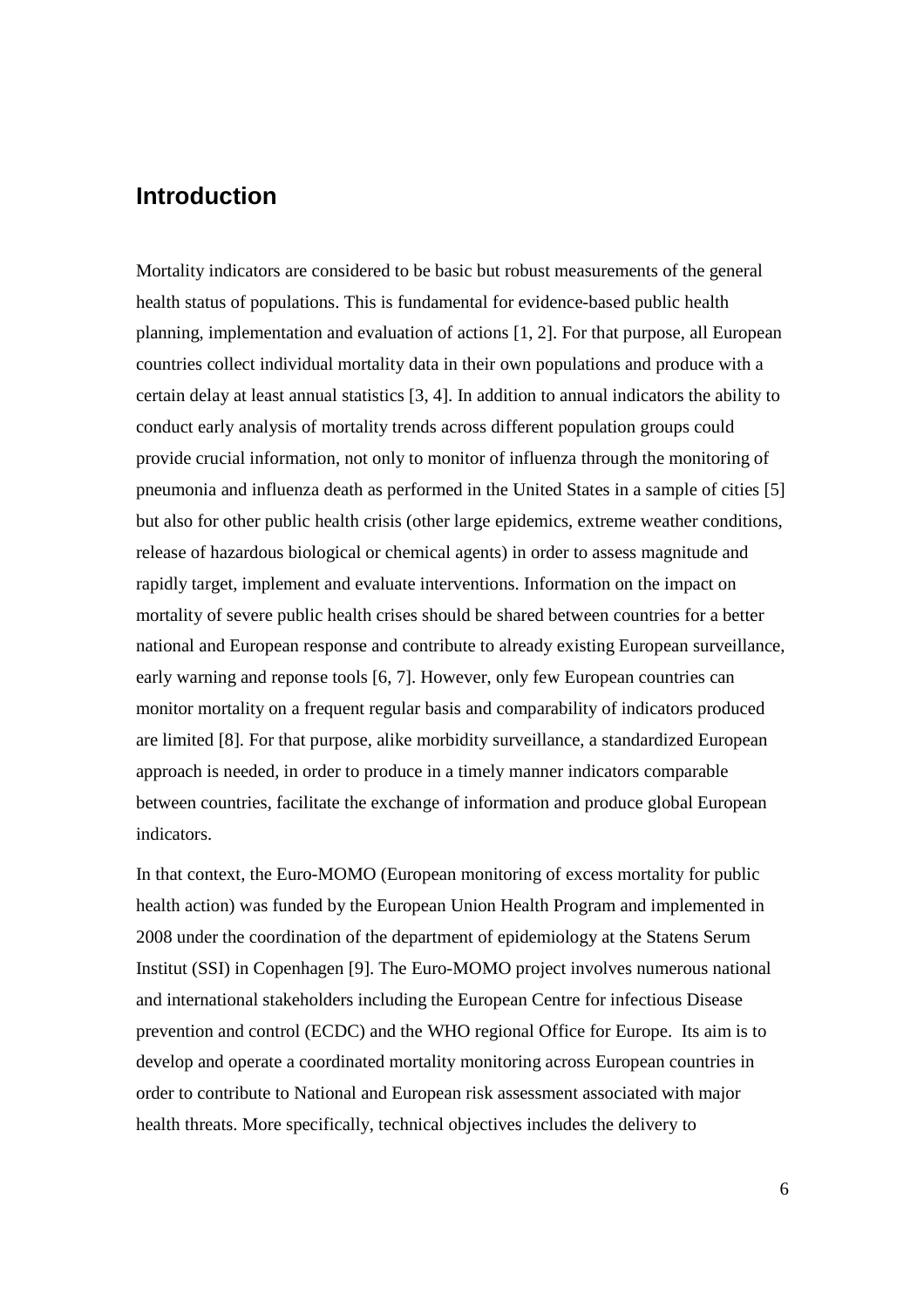participating European countries of a statistical computer program (called Euro-MOMO algorithm) designed for the near real time detection, measurement and comparison of all cause excess mortality indicators, in various population groups. Objectives of the Euro-MOMO coordination center also includes the centralization of indicators produced regularly in participating countries, their compilation and release on a dedicated website accessible to the partners to the project in order to detect at European level temporal or geographical shifts in various population age groups. The Euro-MOMO pilot project is committed to respect the autonomy of countries who are the originators and authors of the data. Any national data or indicators shared at European level must first comply with the legal framework of that country, as some countries do not authorize the early publication of raw indicators. The project also keeps to the limitations that may be set by partners with respect to what type of data can be released to the general public.

The implementation of the Euro-MOMO faced various challenges. Most European countries collect individual data from death certificates established and registered at the peripheral level [10]. This information is subsequently transmitted to the national central office. Causes of death are coded usually using the international classification of diseases (ICD) and statistics are published every year, once it is considered that nearly 100% of the death certificates have been collected, compiled and analyzed [11]. These common procedures may not always be adapted to an efficient real time monitoring of mortality trends. In a number of European countries, coding the causes of death takes years to be completed and only all-cause mortality indicators based on demographic data (age, sex , place of death) can be generated in a near real time basis. Delays in data transmission from the peripheral offices to the central level do occur as a result of logistical, technical or even legal reasons, and could between countries vary from a few hours to several weeks. As a consequence, at a specific date, only a proportion of the number of deaths that occurred during the previous days or weeks is known. Delays of more than 2 weeks can seriously challenge a real-time mortality monitoring in a rapidly developing public health threat situation. Finally, type and format of data collected and indicators produced may vary between countries, also challenging comparability of mortality indicators at European level.

7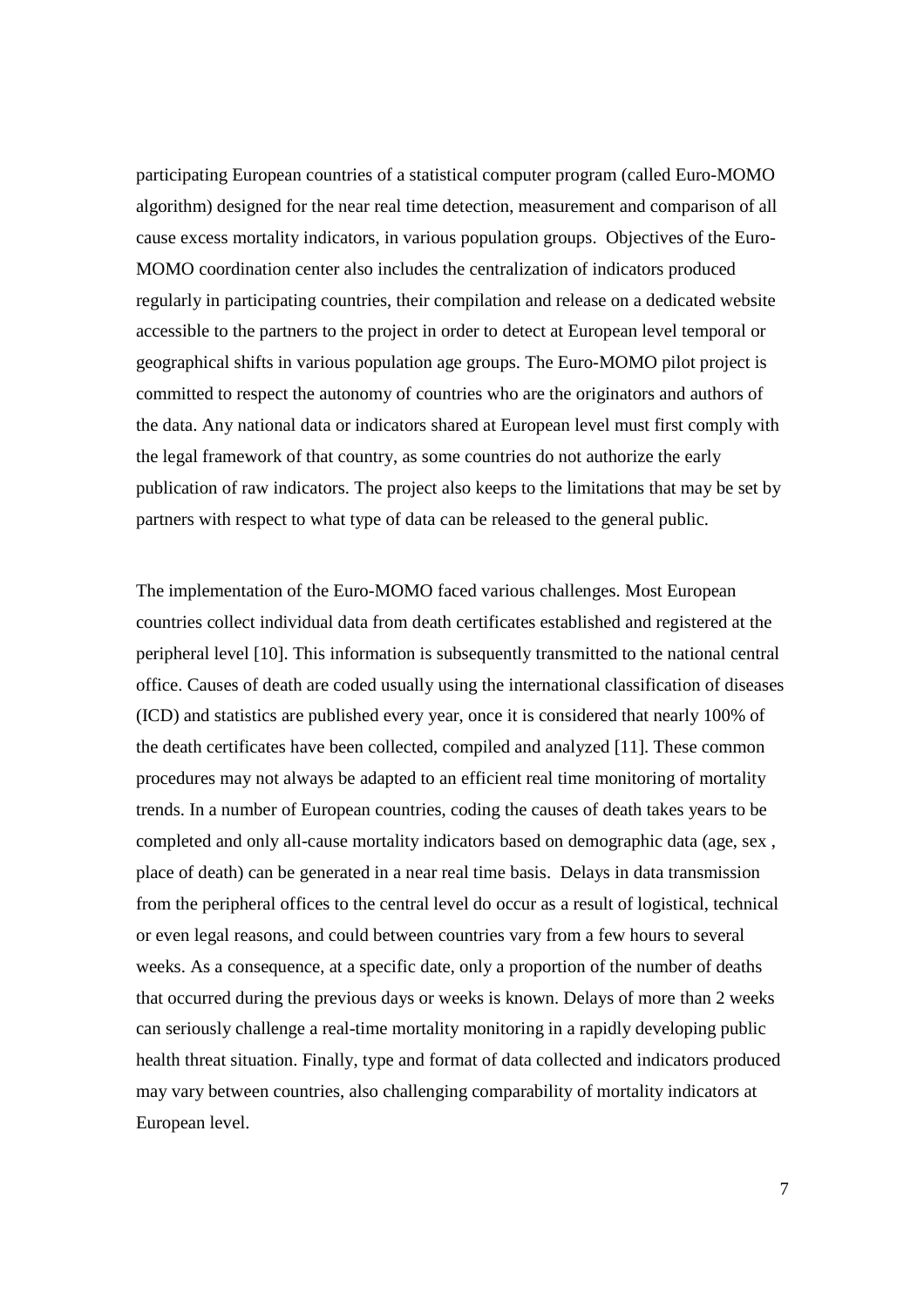A consensus between partners was necessary to build a uniform and consistent approach and efficiently monitor mortality at European level. Comparability between countries and European use of information relies on standardized data collection (common frequency, common definitions and common format) and on standardized analysis (common definition of expected mortality, common definition of shifts or excess to detect, common definition of age groups to analyze and indicators to produce).

The current report describes the method and achievements of the common Euro-MOMO algorithm in order to increase the understanding of the process, the confidence in the system and facilitate the analysis of the results.

# **Methods**

The methods that were used for this project will be reported in sequential order to reflect the work that was involved. The sections will describe briefly the following procedures:

- Requirements
- General principles
- Input data
- Correction for delay
	- + Assumptions
	- + Delay distribution
- Studying mortality variation
	- + Modeling the expected number of deaths (baseline mortality)
	- + Analysis of the characteristics of mortality time series and assessment of the model fit.
	- + Measurement of weekly mortality variation
	- + Standardized measurement of weekly mortality variation
	- + Detection of sustained shifts and Cumulative Sum Control (CUSUM) charts
	- + Indicators computed for specific periods of time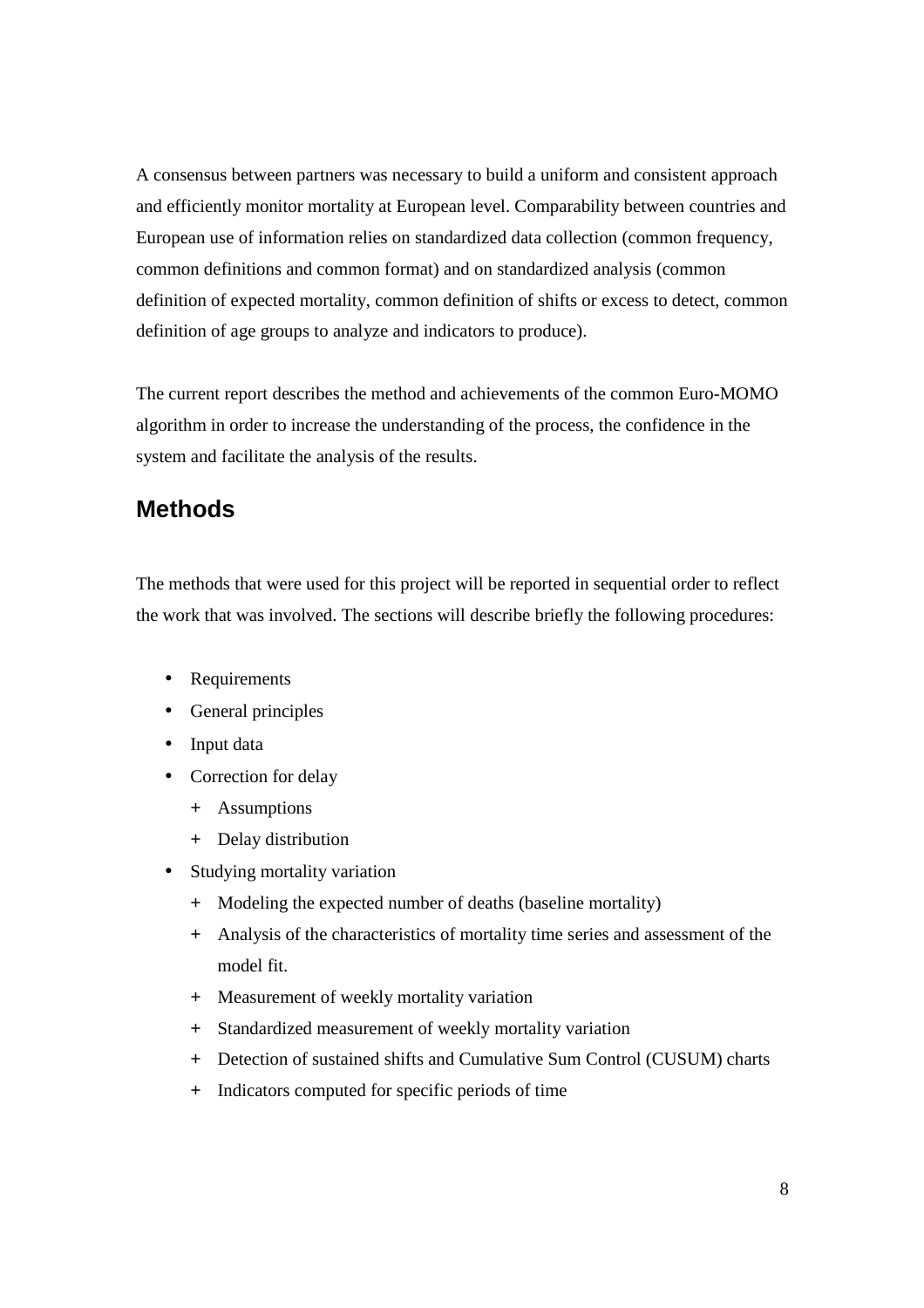• Transmission of data at Euro-MOMO Hub for European analysis and the European bulletin

## **Requirements**

Several consensus meetings were held early in the project between the Euro-MOMO coordinating team, the participating national public health partners and other international counterparts. The purpose of these meetings was to define the minimal technical requirements needed for the monitoring of mortality across Europe. It was agreed that the partner institutes from each country would used their own "all-cause mortality" data when running the common Euro-MOMO algorithm to compute the agreed indicators. Aggregated weekly results would be sent to the coordinating team at SSI. The latter would be responsible for compiling all country indicators and uploading results on a dedicated website such that the information could be shared with all the national partners.

The Euro-MOMO algorithm would be used as the common tool for producing weekly indicators, including:

- the Observed Number of Deaths
- the Expected Number of Deaths (Expected Baseline)
- the deviation from the baseline (difference between observed and expected number of death)
- the Number of Deaths corrected for delay in data transmission

The algorithm would derive the expected baseline according to the mortality pattern of the last 3 to 5 years, according to the availability of data in each country, and remove the effect of any previous unexpected peaks during that period. These crude indicators would be reported by "Total Population" and by "Age Group"( $\lt 5$  years,  $5 - 14$ ,  $15 - 64$ ,  $\gt 0.5$ ), reflecting the same age groups that are used by the European Influenza Surveillance Network (EISN). It was also agreed that partner institutes using the algorithm would also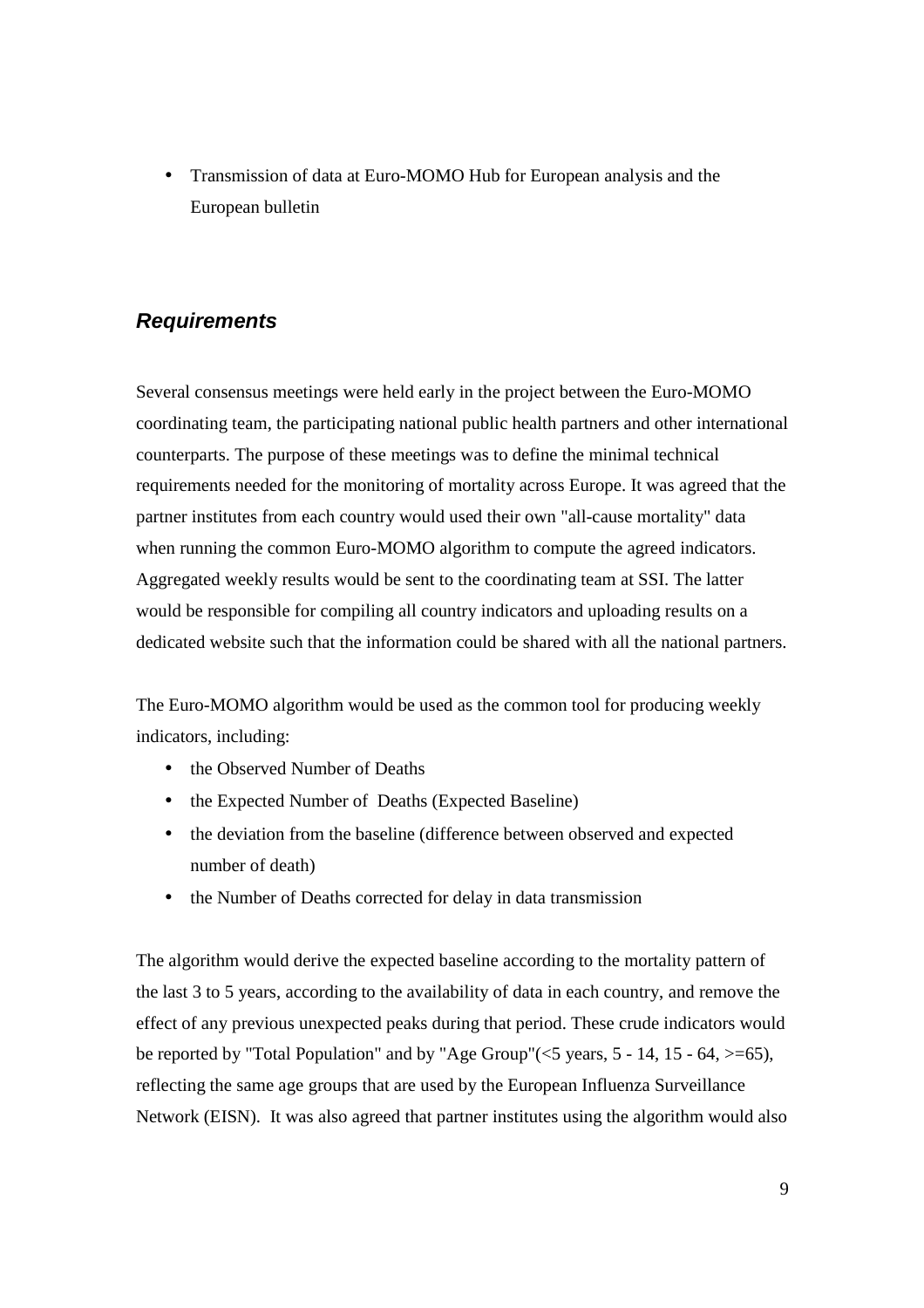have the possibly to define and study other population subgroups (e.g. by sex, by subnational level) and that the algorithm would be able to accommodate various type of mortality patterns and a variable range of data, as it was expected that there would be marked differences in the total number of reported deaths that would occur between larger and smaller countries and also between the very young and the older age groups. The algorithm would also estimate a corrected number of deaths in order to compensate for incomplete data caused by delays in the data transmission.

The algorithm would also compute various additional indicators to enable easy comparisons between countries and population subgroups. Due to the lack of precise population data in some European countries, it was agreed that during the pilot phase of Euro-MOMO, demographic information would not be used and mortality rates not calculated. Finally, the algorithm would facilitate the rapid detection of excess deaths every single week and during longer time periods. It would also help to detect very small increase of mortality, sustained over several weeks (sustained shifts).

To comply with the requirements, the Euro-MOMO algorithm was computed using the Stata 10 statistical package and was delivered to the participating countries. For the countries where the Stata package was not available, the Euro-MOMO algorithm was run for the country by the coordination team and national results then sent back to the partner institute.

## **General principles**

Every week, each partner institute updates the data files containing individual mortality records reported during the past 3 to 5 years according to the new information received, and run the algorithm on the updated file. Weekly time series of the number of deaths are compiled for each of the predefined population subgroups. The corrected numbers of deaths is computed in order to compensate for the delay in notification and transmission of mortality data. The expected baseline mortality is then calculated using historical data and is forecasted for the most recent weeks. The observed and the corrected weekly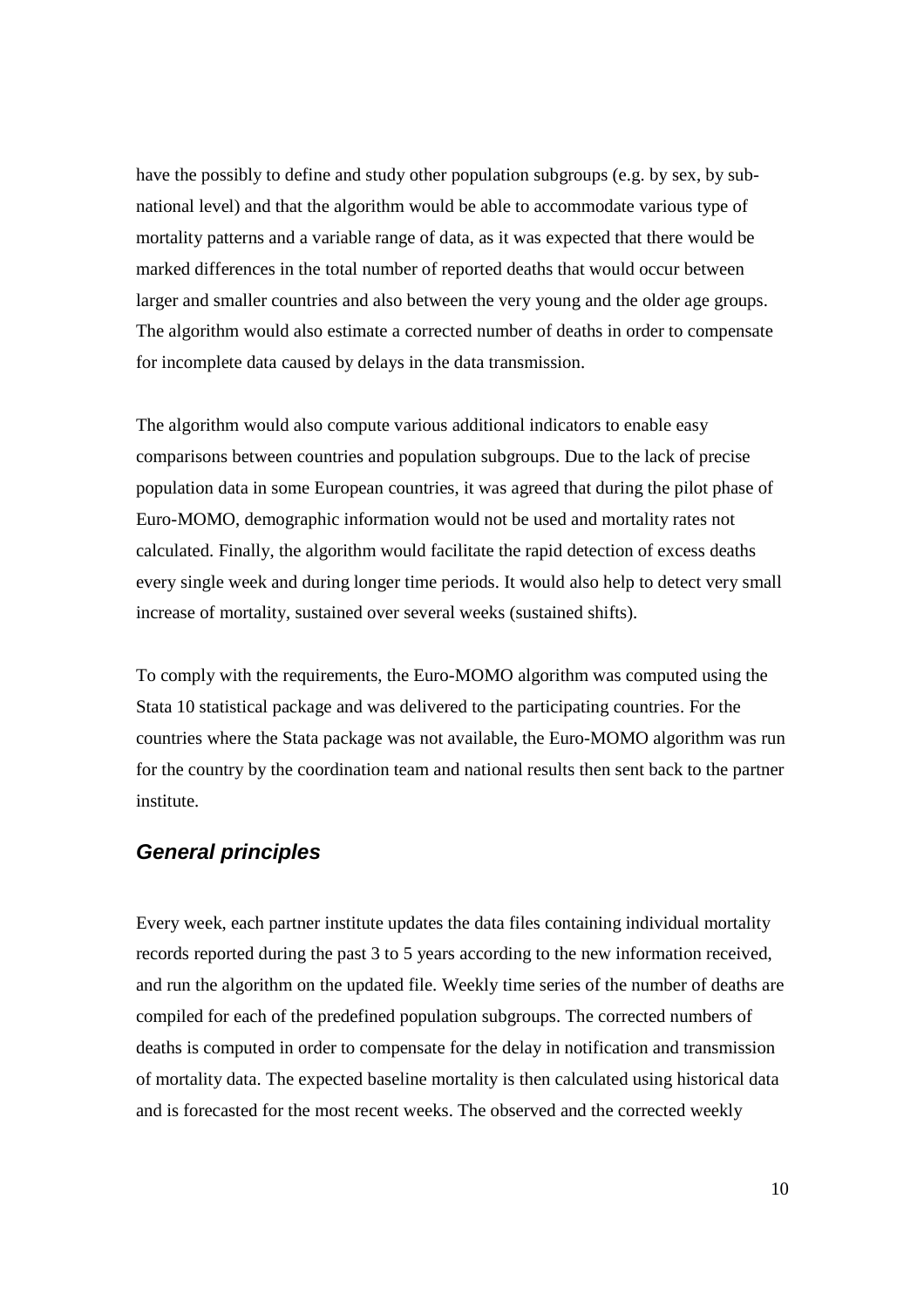numbers of deaths are then compared to the expected baseline and the agreed indicators are computed. The partner institute sends the results every week to the coordinating team at the SSI who compiles country indicators and produces the European MOMO output, displayed on the website.

### **Input data**

The individual input data included the:

- Date of death
- Date of data reception.
- Age of the deceased

The date of data reception is defined as the date at which a specific death becomes known to the corresponding Euro-MOMO national partner institute. This date is needed in order to study and model the pattern of the delay in data transmission. Weeks are numbered using the ISO standards [12].

## **Correction for delay**

#### **Assumptions**

When calculating the corrected number of deaths, a number of simple assumptions are made. These assumptions are kept simple to remain valid in all countries and be easy to model.

Between the week of a death occurrence (Week of Death, WoD) and the week the information about that specific death is received at the partner institutes (Week of Reception, WoR), a delay of *i* weeks can be observed (Figure 1). As a consequence, only a proportion (p*i*) of the real number of deaths (N) that occurs during a certain week of death (WoD) will be received by the partner institute at the end of a period of *i* weeks. It is also assumed that p*i* depends on the number of deaths (N) that occurred in that week and on the number of days (d*i*) the administration offices were open for the registration of the death and for the transmission of the data , during the *i* weeks.

The delay *i* can vary between 0 (when deaths occurred and information is received at the partner institute in the same week) and  $n_w$ , the number of weeks needed to obtain the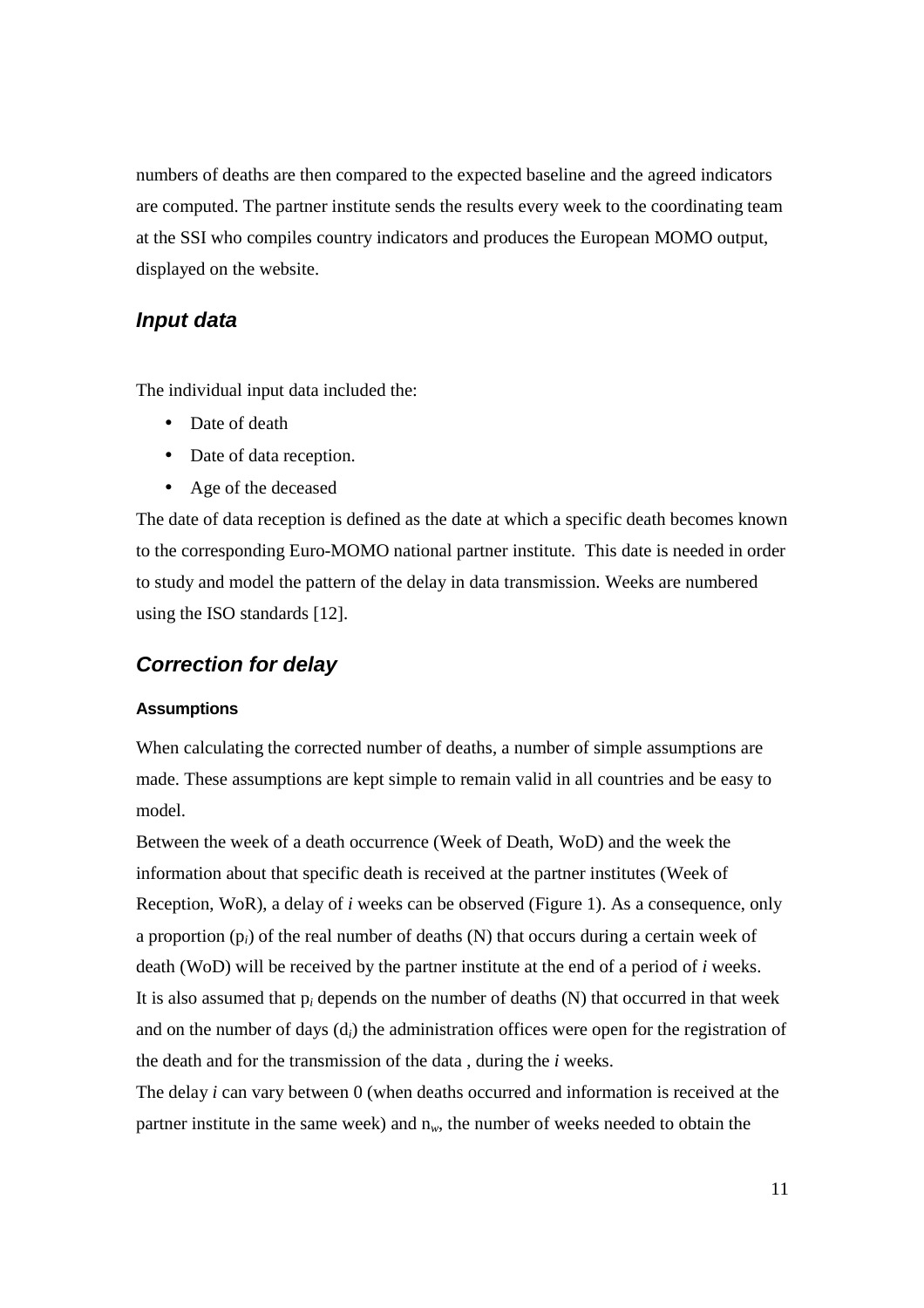information on 100% of the deaths that occurred during a specific week. Therefore, when working in real-time, *i* also represents the period requiring a correction for delay when studying the most recent weeks of the mortality time series. Finally, it is assumed that N can be predicted using  $n_i$ ,  $p_i$  and  $d_i$ .

#### **Delay distribution**

In order to correct for the delay in data transmission, the distribution of the delay *i* is studied and computed by the Euro-MOMO algorithm on a weekly basis, using the valid and complete historical period of the latest updated national data. For each individual, date of death and date of reception are converted into week of death (WoD) and week of reception (WoR) . The delay *i*, in weeks, between WoD and WoR is computed. On the same day every week, each partner institute compiles the most recent update of mortality data. The Euro-MOMO algorithm first computes the time series of the weekly number of deaths for the population subgroups chosen. For the most recent weeks, only a proportion of the total number of deaths is known (Figure 2) and that proportion increases with time. For each week in the valid historical period, the algorithm computes the part n*<sup>i</sup>* of the total number of deaths N transmitted to the partner institute *i* weeks after the death occurrence (Figure 2a), with *i* varying from 0 to the number of weeks requiring a correction for notification delay. A binomial regression is used in order to model the proportion  $p_i = n_i/N$  according to  $d_i$ , (the number of days the administration offices were open for the registration and the data transmission). The model  $P_i$  of the proportion  $p_i$  is forecasted during the period to correct according to d*<sup>i</sup>* . In a second step, the real number of deaths N is modeled according to n*i*, P*i* and a trend using a generalized linear model (GLM) of the Poisson family. This model will predict the "corrected number of deaths" for each week *i* requiring a correction for delay (Figures 2a and 2b).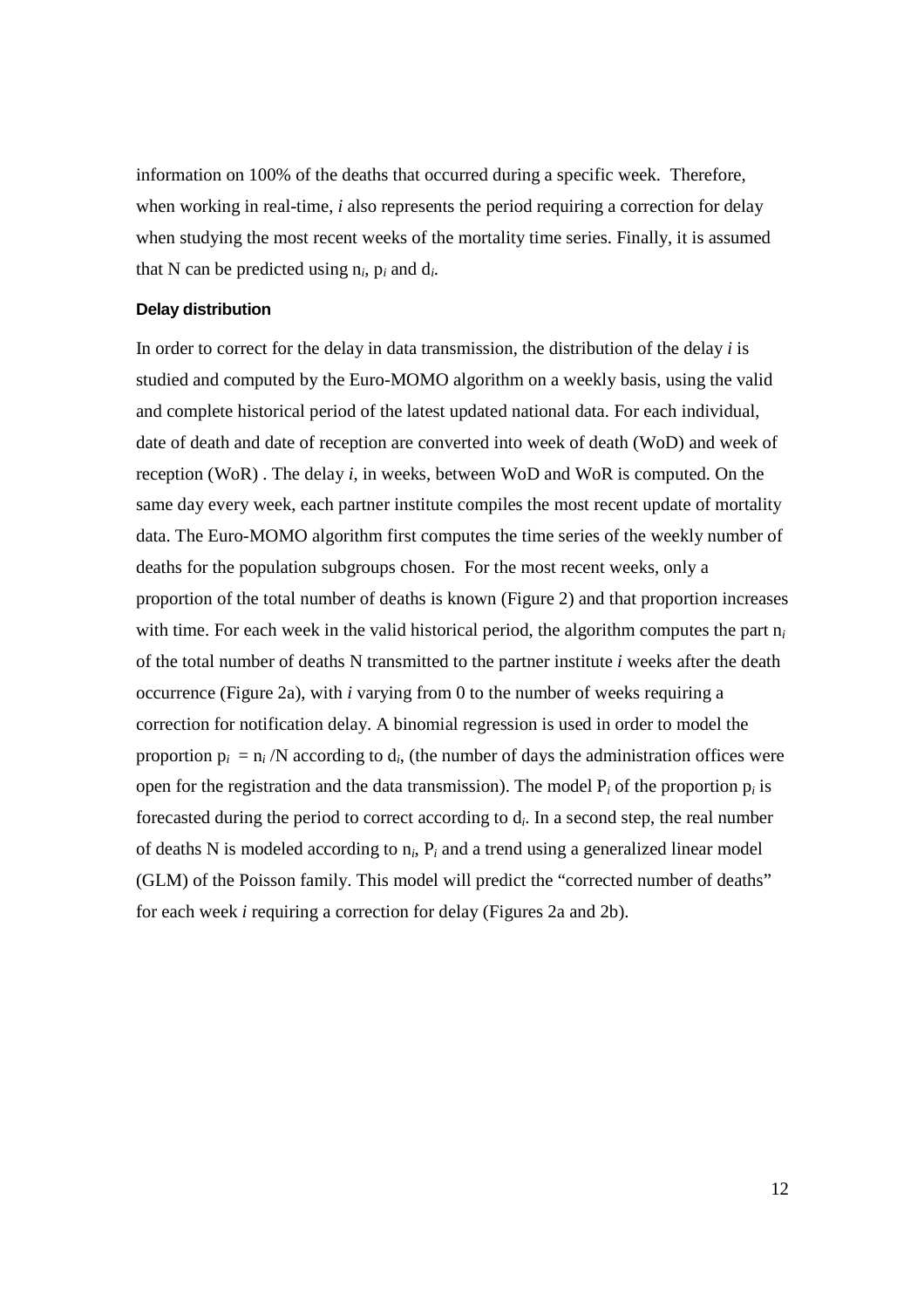## **Studying mortality variation**

#### **Modeling the expected number of deaths (Expected Baseline Mortality)**

Only the valid and complete part of the historical data with correct dates of death is used to model the expected baseline mortality. The modeling method used in this project is based on the following assumptions:

- A mortality time series is one realization of a stochastic underlying process composed by a trend, a sine-like cyclical seasonality of a one year period, and random variations [13, 14].
- The underlying process of weekly mortality and its variability can be modeled on a part (a sample) of the data set, using independent variables depending only on time (for trend and seasonality) [15].The resulting model can be considered as the Expected Baseline Mortality and can be forecast to parts of the time series not used to fit the model.
- In addition to the underlying process, the weekly mortality can be affected, generally increased, by external non cyclical factors, in particular during winter and summer, mainly (but not only) related to winter respiratory infections such as influenza [16- 18], and to waves of extreme temperatures (heat waves and cold snaps) [19]. As these events do not occur with the same regularity or intensity every year, they are not considered as being cyclical in nature or being part of the underlying process of the expected baseline mortality. Thus winter and summer should be removed from the historical data set before modeling the expected baseline mortality.
- Parts of spring and autumn are less likely to be influenced by additional external factors leading to an excess deaths e.g. from influenza outbreaks or extreme temperatures. In the absence of specific indicators or agreement on the definitions for an influenza epidemic or extreme temperatures, the underlying process of the mortality variation can be modeled using only those part of the year, in the spring and autumn seasons, which are most likely to be free from these additional events. After an extensive review of different series from a number of European countries it was decided to set week 16 to 25 in spring and week 37 to 44 in autumn as the two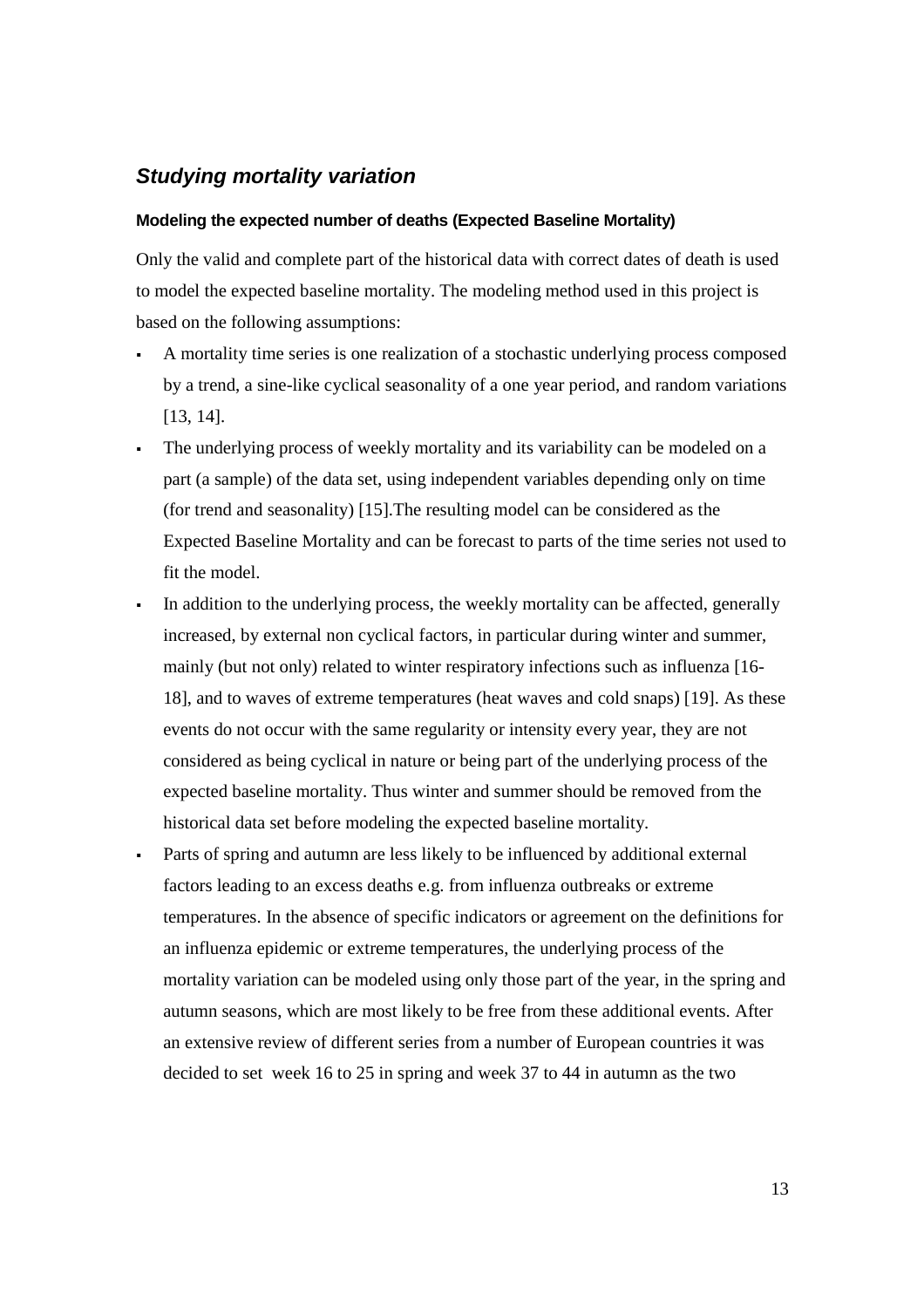periods which are least likely to affected by additional external factors. However, this default option can be changed if needed.

Based on these assumptions, the expected weekly number of deaths in a particular population sub-group is modeled using a GLM of the Poisson family, accounting for over-dispersion, using a trend and 2 sine components of a 52.18 week period (one year), with a different phase, in order to fit a one year sine-type cyclical seasonality with the appropriate phase and amplitude [14, 20]. The model is fitted on the valid historical period with a minimum of 3 years and a maximum of 5 years, and excluding:

- The period to correct for the delay in data transmission (as defined by user)
- The weeks when the likelihood of increased mortality due to influenza outbreaks and waves of extreme temperature is expected to be high (weeks 1 to 16, weeks 26 to 36, and weeks 44 to 52/53).
- The data after week 34 in the year 2009, in order to exclude any possible influence of the 2009 A-H1N1 pandemic. This condition was modified in autumn 2010 once it was established that the H1N1 pandemic did not greatly affect all cause mortality

The model represents the Expected Baseline Mortality when the occurrence of events increasing mortality is low (Figure 3a). The standard deviation of the residuals during the same period represents the expected average variation of mortality around the baseline when the occurrence external events affecting mortality is low and can be used to compute prediction intervals. It is an indicator of the random part of the underlying process.

The model is then used to predict the expected baseline during the periods previously excluded in order to provide an expected number of deaths during the whole historical period. It is also forecast to provide a real time estimation of the expected number of death during the most recents weeks studied.

As the GLM Poisson model is applicable to series that can be either normally or Poisson distributed, it can be used for both high or low counts time series. A 2/3 power transformation is used to normalize the series before the computation of prediction intervals [21].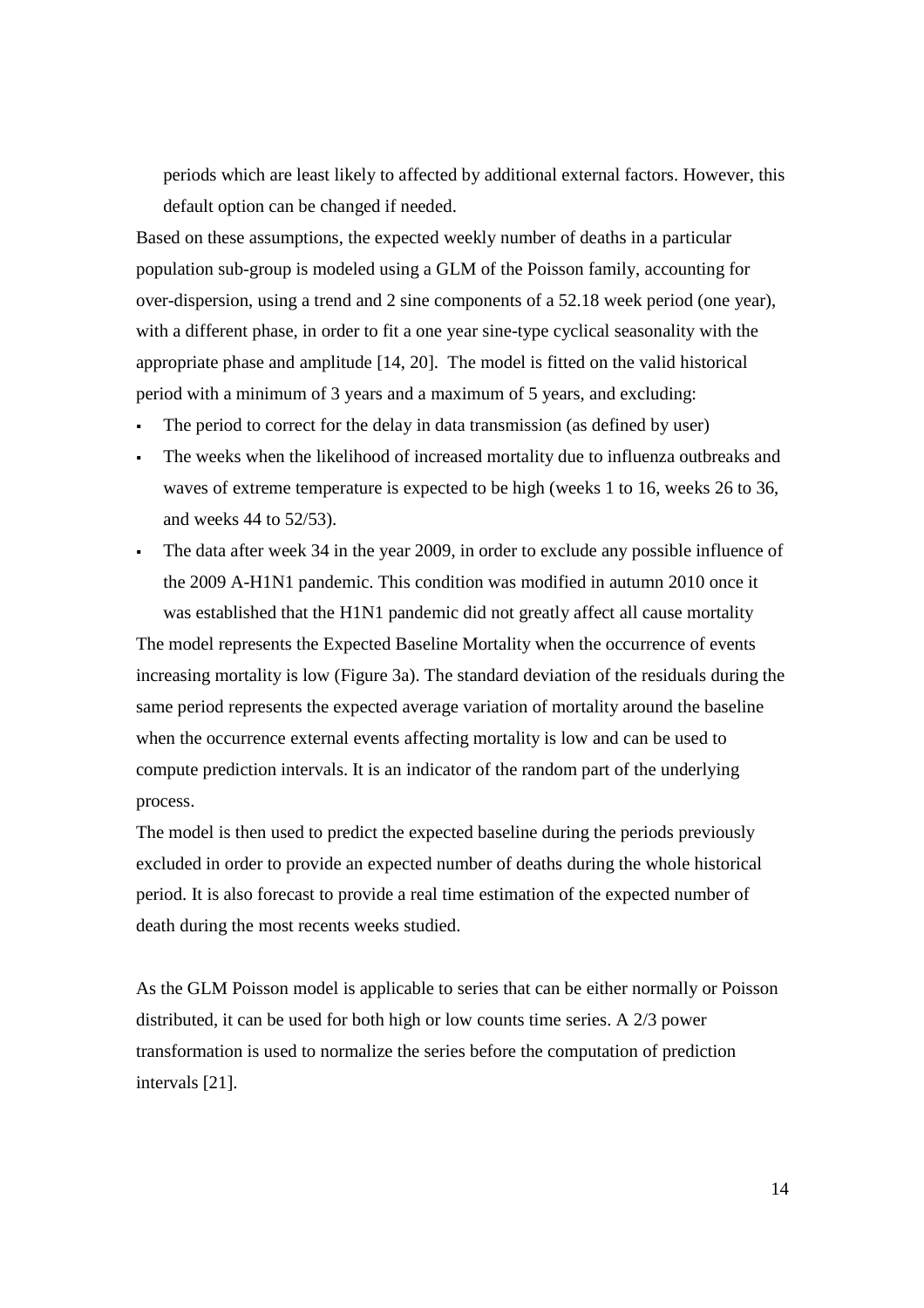In the Euro-MOMO algorithm, models by default are suggested and composed by a linear trend and no sine term for the age groups 0 to 4 years and 5 to 14 years, and by a linear trend and one sine component for the age groups above 15 years and for the total population as a whole. Small modifications of the model can be made by the user according to the characteristics of the mortality time series to study. The user can define whether a linear trend is appropriate or if a set of 3 linear spline variables with knots equally spaced on the historical period better fit small variation of historical trends. The user can also define whether a sine-like seasonality is needed or not to fit the particular data sets studied.

## **Analysis of the characteristics of mortality time series and assessment of the model fit.**

In order to select the best components to use in the model, various diagrams are systematically generated in order to visually assess the characteristics of the series and the model fit. The data plots, the baseline, the residual and the standardized mortality against time are used to assess the visual fit and the stability of the residuals over time. The plot of the residuals against the baseline reflects on the homoscedasticity and the periodogram verifies the presence of cyclical seasonality in the series and in the residuals. The plot of auto-correlation and partial auto-correlation are also used to assess seasonality and the importance of the remaining autocorrelation in the residuals that could be related to the occurrence of unexpected events still affecting mortality during the period used to fit the model [14].

#### **Measurement of weekly mortality variation**

The Euro-MOMO project does not define what constitutes excessive mortality. Each participating country has the choice to define its own alert threshold and to investigate or not. The Euro-MOMO algorithm however computes several indicators intended to facilitate decision making and comparisons between population subgroups at both the country and at the European level. Every week, the algorithm computes the crude variations of the number of deaths around the expected baseline. The observed number of deaths is replaced by the corrected number of deaths during the period requiring a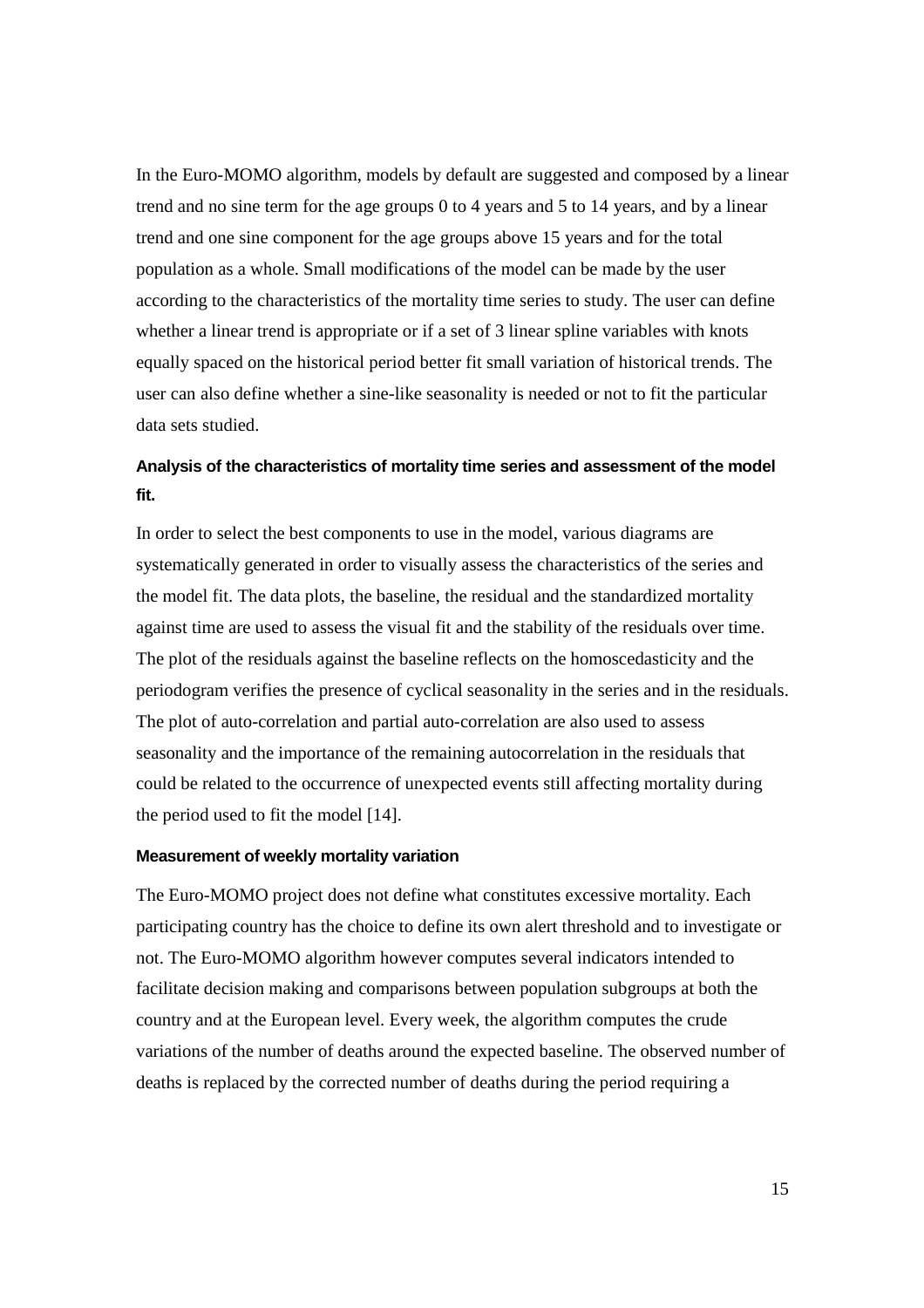correction for delay in notification. This provides near real-time weekly estimates of mortality variations around the expected baseline (Figure 3b).

### **Standardized measurement of weekly mortality variation**

Variations around the expected baseline mortality are standardized using standard deviation scores (Z-score) in order to compare results between population subgroups with different mortality means and standard deviations. Z-score standardization also facilitates the quick estimation of the probability of a particular weekly measurement to occur and help users to define alert thresholds according to their needs (Figure 3 c). In the Euro-MOMO algorithm, the Z-score is derived from the computation of the prediction interval normalised using a 2/3 power transformation [21]. The Z-score of mortality therefore varies around 0 and the amplitude of the variation is expressed as a number of expected standard deviation.

#### **Detection of sustained shifts and Cumulative Sum Control (CUSUM) charts**

A sustained shift occurs when the mean of consecutive measurements is consistently and significantly above the expected baseline, although the probability of each individual measurement may not be significantly different from the baseline for a chosen alpha risk. This can be interpreted as a significant cumulative excess or a small but significant change in trends. To detect such changes in the mortality series, CUSUM methods were applied on the data after Z-score standardization [22]. To detect sustained shifts with a high sensitivity, the CUSUM parameters have currently been chosen and computed as follows:

CUSUM = max  $(0, CVSUM_{t-1} + Zscore - k)$ , where k is the reference value (or allowance parameter). In the Euro-MOMO algorithm, k was set at 0.25, in order to enable the detection of a shift of 1.5 Standard Deviations or more over 3 weeks. Considering an acceptable level of 5 % of false alarms, the "in control Average- Run Length" (ARL0) would be 20 weeks. The decision limit h is a function of ARL0. This means that, in the absence of any external event affecting the underlying process of mortality variation (represented by the expected baseline and expected standard variation), the CUSUM will on average cross the decision limit h and generate a "false" alert once every 20 weeks due to random variation. In the current Euro-MOMO algorithm, the user can define when the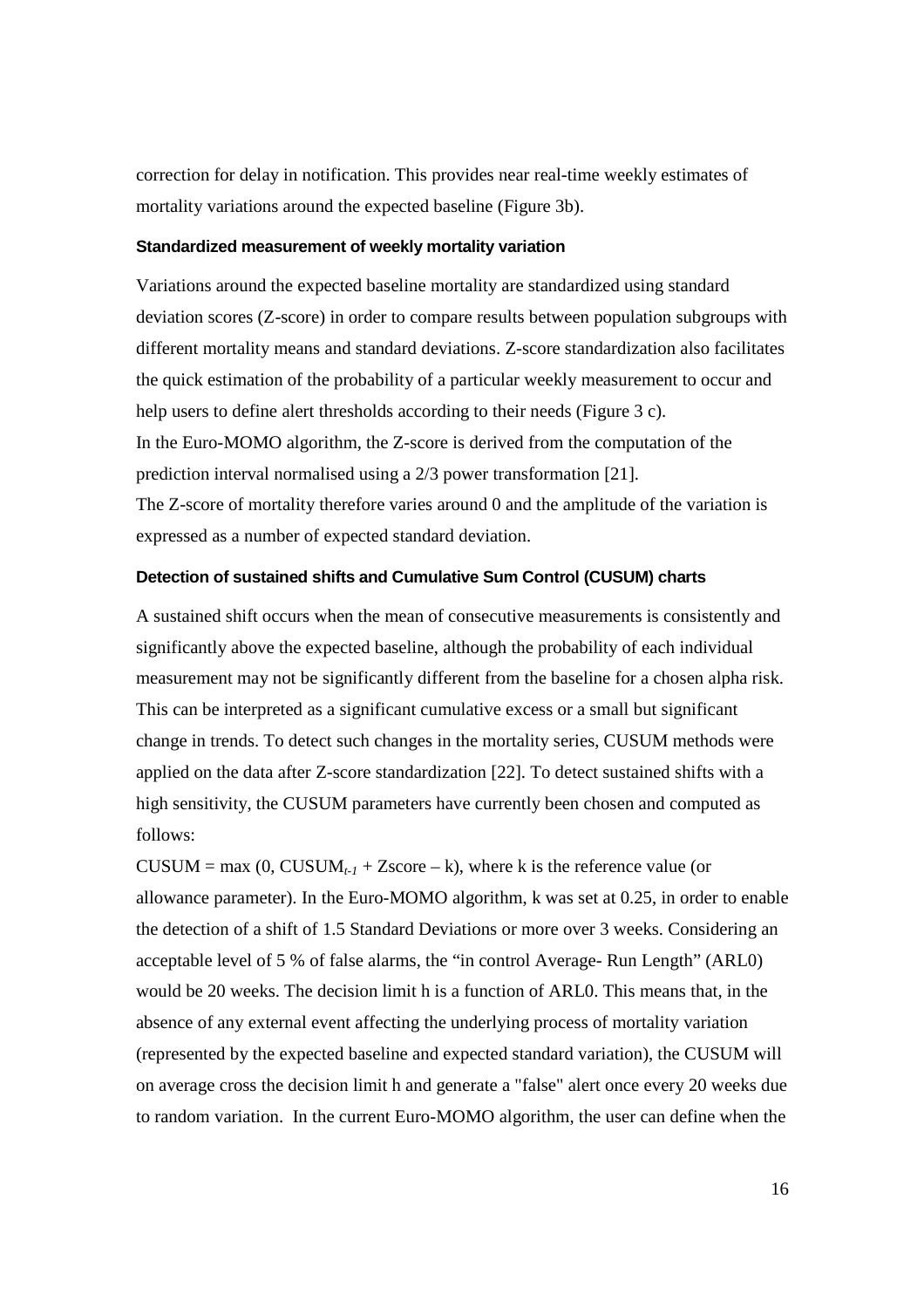detection of sustained shift is initiated. Every week the CUSUM is computed and compared to the reference limit, a variable "alert" is set to 1 if the CUSUM crosses the decision limit. In addition to the CUSUM chart, plots of crude and standardized series, we include the plot of crude and standardized cumulative sums in order to have an additional visual assessment of the magnitude of the shift.

#### **Indicators computed for specific periods of time**

The Euro-MOMO algorithm also computes indicators over set periods of time in order to facilitate comparisons of specific time periods every year. Total and Expected number of deaths, Crude and Z-score standardized variations around the baseline are computed by year (week 1 to week 52/53), by season (week 27 to week 26 of the following year, thus effectively centering on winter and the influenza season), by winter (defined as week 40 to week 20 of the following year, the peak period for influenza) and by summer (defined as week 21 to week 39, the period when heat waves can be expected). User defined periods can also be studied. For a period of several weeks, the Z-score standardized mortality is computed as the sum of the individual Z-scores during the period under consideration, divided by the square root of the number of weeks during that period. Thus the standardized mortality can be compared between different years and population subgroups having different age group distributions, different mortality means and different standard deviations.

# **Transmission of data at Euro-MOMO Hub for a European analysis and the European bulletin**

Every week, participating countries sent a standardized selection of updated aggregated data to the Euro-MOMO Hub in Copenhagen where all the European data are compiled. The crude and the Z-score standardized weekly number of deaths is represented as charts with the results of all participating countries plotted on the same time axis. From these charts the time occurrence and the amplitude of any peaks in mortality between countries could be easily compared. The data of participating countries are also pooled every week and the Euro-MOMO algorithm used on pooled data to obtain a single estimation of the crude number of deaths and expected baseline for all partner institutes participating in that specific week. The European bulletin is updated with results every week and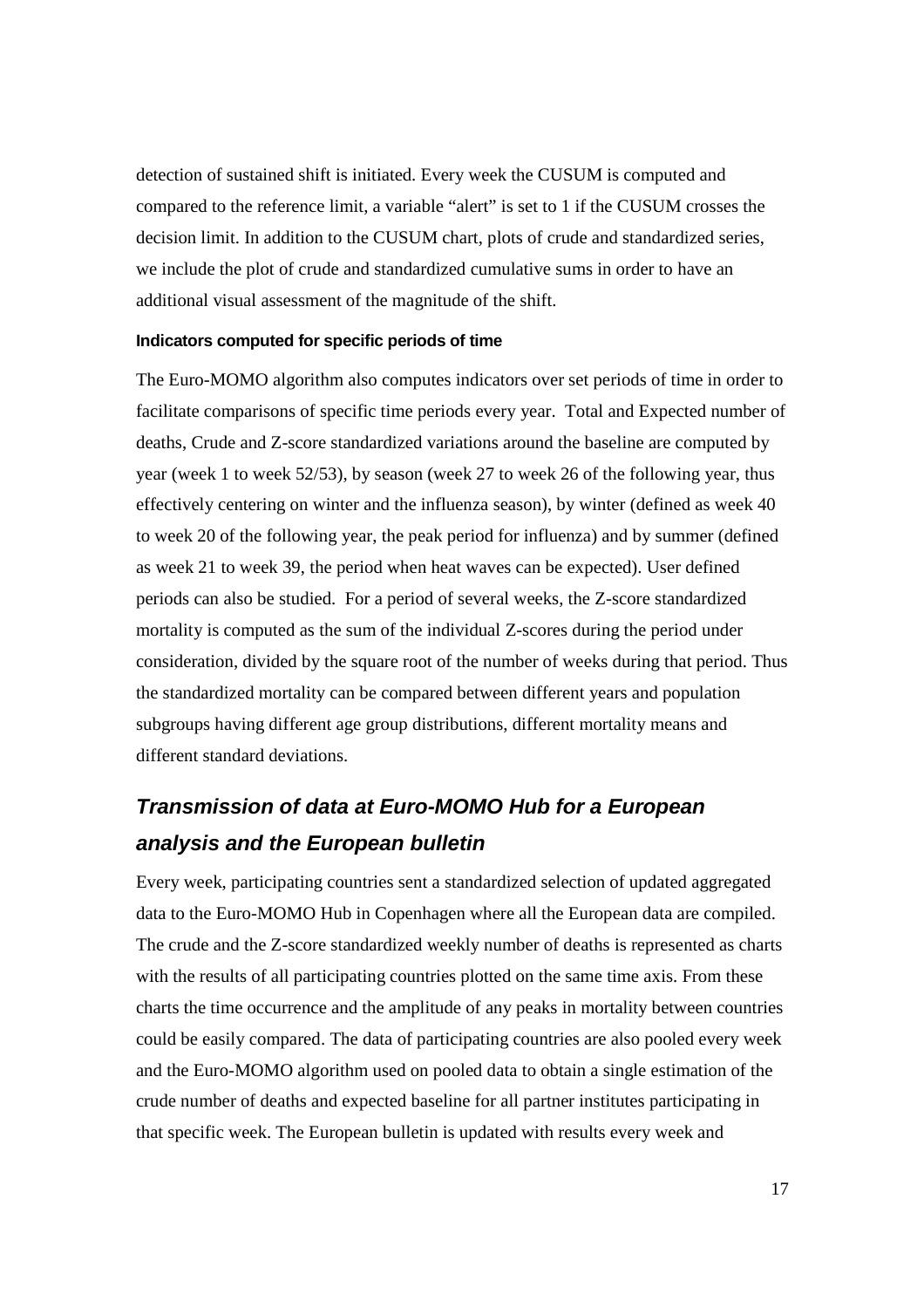uploaded on the Euro-MOMO website. The results of the participating countries and pooled analysis is accessible to all the partner institutes and European international public health counterparts. In accordance with country requests, only pooled results is released for public viewing.

## **Results**

### **Design and implementation of the Euro-MOMO algorithm**

The design of the algorithm was expected to meet the requirements agreed during the consensus meeting with the partner institutes and was initially planned to be completed by the end of 2009. The emergence of the A/H1N1 influenza pandemic in the same year speeded up the process and the first version of the algorithm was completed by June 2009. Four partner public health institutes in Denmark, Belgium, Ireland and also Israel took part in the preliminary testing by running the algorithm on a weekly basis during the summer months. As a result, the algorithm was regularly refined to better respond to the needs of users at both the national and the European level. By September 2009, other partner institutes were gradually recruited and started to send their results to the Euro-MOMO hub. The results were uploaded on the Euro-MOMO website but access was restricted to only national and international partner institutes. By October 2009 (week 40), at the time when the A/H1N1 influenza pandemic had reached continental Europe, a total of 10 countries were already monitoring and reporting mortality (for total population and by age group) by using the Euro-MOMO algorithm. This increased the capacity to monitor to the impact of the A/H1N1 influenza pandemic on mortality in the populations of these countries. By the end of 2010, the number of recruited partners had increased to 15 and all started to monitor weekly mortality in their country or state (Note: only one state could participate in Germany, and data are received only from a part of the country in Greece).

 In order to satisfy the wishes of participating countries this report will only include country data that is already in the public domain and any detailed individual mortality analysis data will be displayed anonymously.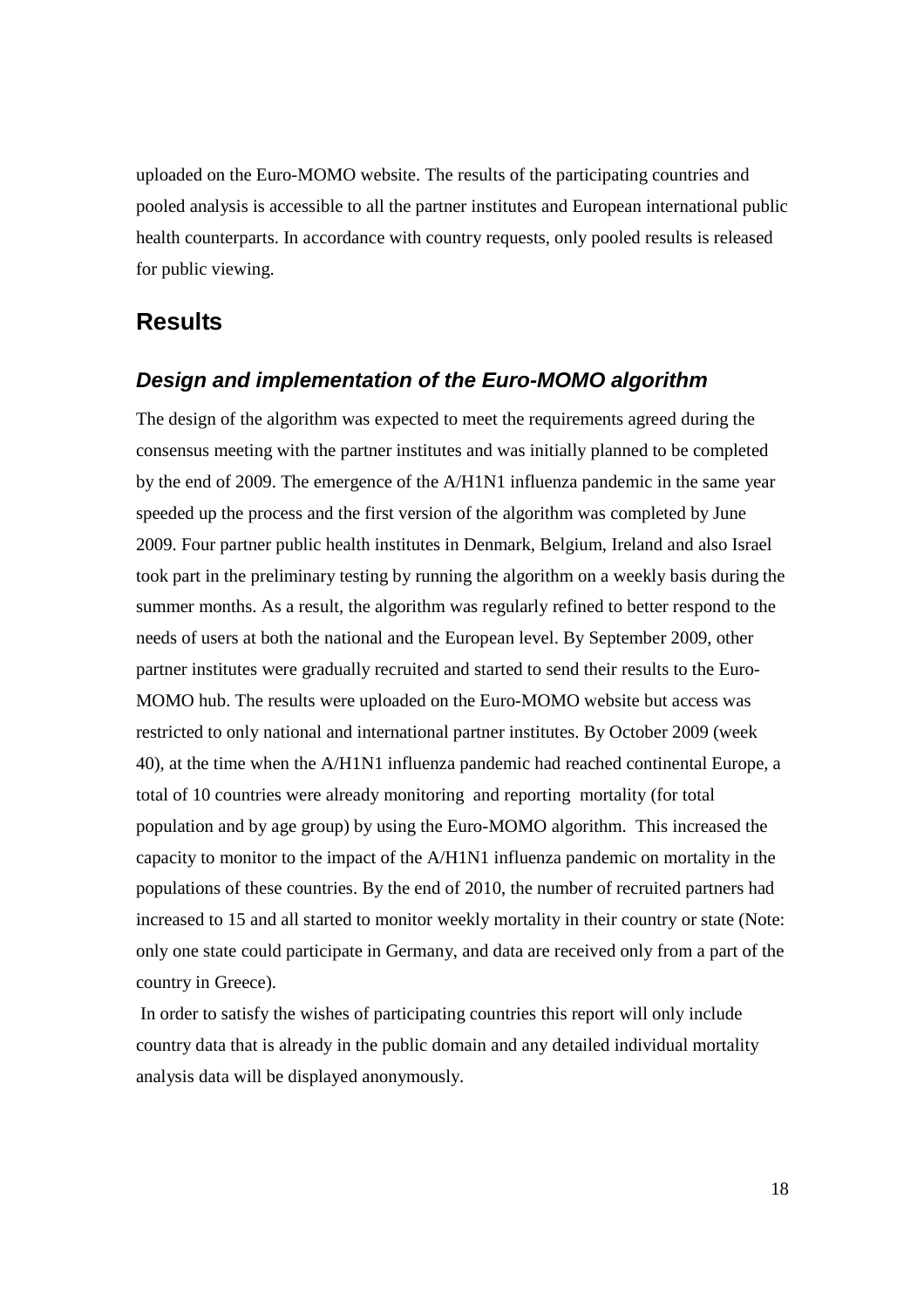## **Characteristics of the study population**

The study population was not homogeneous and showed interesting differences [23]. The total population estimates of countries which were implementing the Euro-MOMO algorithm varied significantly, from less than half a million (Malta) to over 65 millions (France). The age sub groups also varied markedly: the population under 15 years ranged from 14.0% (Slovenia) to 21.4 % (Ireland) while the population older than 64 years ranged from 11.3% (Ireland) to 18.9% (Greece). Eurostat data between 2007 and 2009 also revealed differences in the age distribution of the deceased in the European Countries: The proportional mortality of children under 15 years of age ranged from 0.3 % (Slovenia) to 1.3 % (Ireland); the proportion mortality of adults older than 64 years ranged from 77.6 % (Ireland) to 86.3 % (Sweden) (Table 1).

## **Delay distribution**

In each participating country, logistical, administrative and legal issues influenced the flow of information. Most of the partner institutes received well over 98% of the data within 5 weeks but in a few countries this delay can be up to 25 weeks. (Figure 1).

## **National outputs**

A number of graphs, tables and data sets are produced every week at national levels but only key examples are presented with this report. For each population subgroup tested, (by total population, by 4 age group and by other groups as defined by users), a single graph combines the mortality series, the expected baseline and the values corresponding to the baseline with  $+ 2$ ,  $+4$ ,  $+6$  expected standard deviations (Z-score) in order to facilitate the visual assessment of the relative amplitude of a measurement, and second graph, plot the Z-score standardized series on the same time axis which allows easy comparisons to be made of any possible excess deaths over time and between population subgroups. Partner institutes at the national level could also study different population subgroups and for instance study events occurring at sub-national level. One example is included and represents results obtained in the county of Gothenburg, Sweden (Figure 5). All results were provided as graphs and as data sets. Results computed over specific period of time are also provided as summary data files in order to facilitate the rapid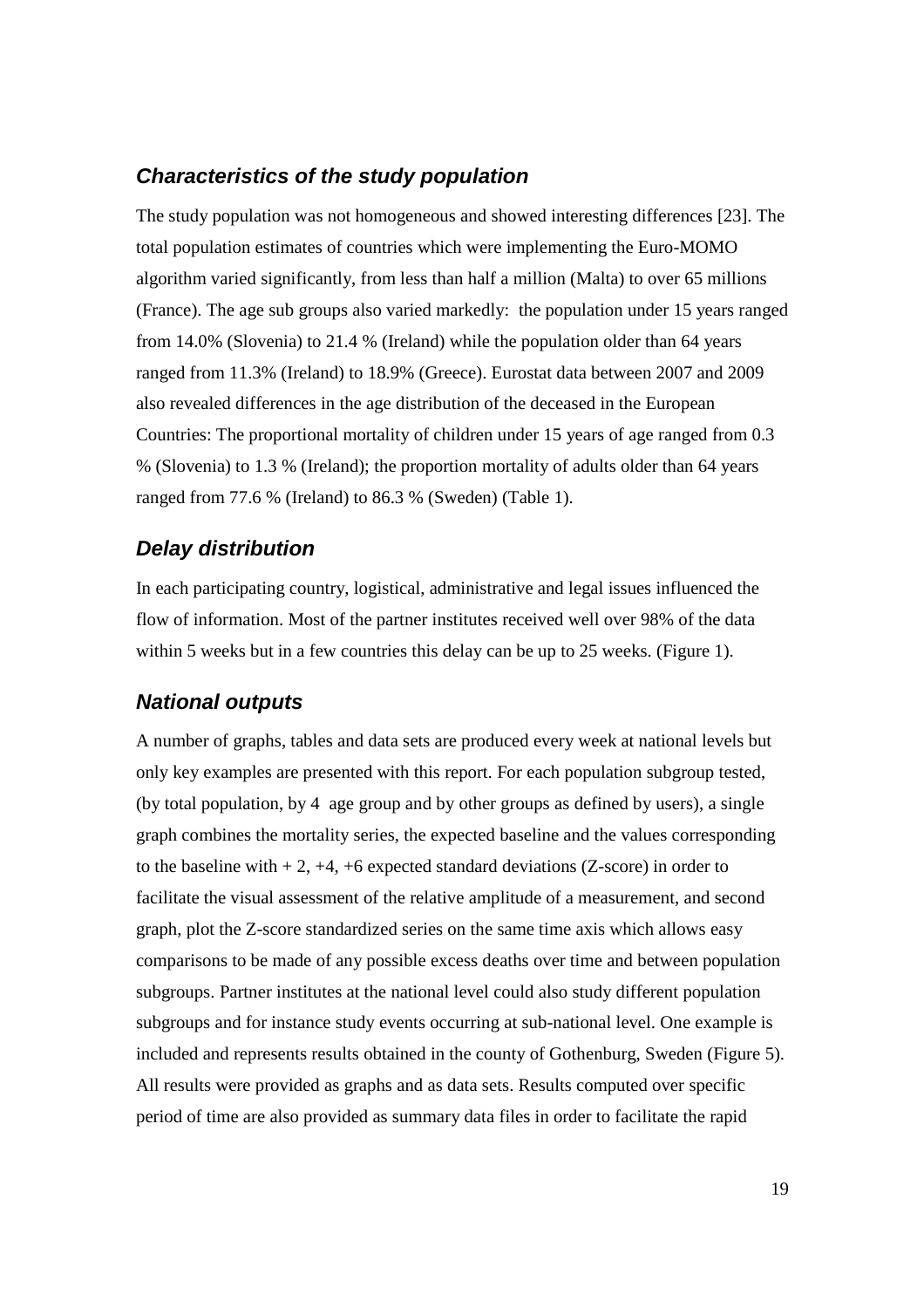compilation of tables (Figure 2) that enables comparison of mortality indicators across season and across age groups.

### **European output**

 The results of participating countries are weekly uploaded online on the web-based Euro-MOMO bulletin in the form of maps and graphs. The correction for delays enables a faster analysis, for the first near real-time monitoring of mortality in Europe. By November 2010 (week 47), 13 countries or states had sent in their results to the Euro-MOMO hub (Map 1). Graphs of crude and Z-score standardized mortality are available for each country by age group, but only a sample of the most significant results is included in this report. The country results are included in a single a graph (Figure 6) which facilitated the comparison of time occurrence and amplitude of mortality peaks possibly related to similar specific events. The algorithm can be applied to a very small number of deaths (Figure 6a). Crude numbers displayed together with their baseline facilitate the comparison of the crude amplitude of expected and observed mortality (Figure 6 a,b). The Z-score standardized mortality enables the comparison of the severity of specific events between countries (Figure 6 c). A global overview of all the participating countries is made possible by the analysis of pooled data (Figure 7).

# **Monitoring of mortality during the 2009 A/H1N1 Influenza pandemic**

During the 2009 influenza pandemic, 9 countries were able to send data regularly to the Euro-MOMO hub and their results were made available to all partners. From this active monitoring it was evident that in spite of the dramatic increase in the number of medical consultations for influenza like illnesses and laboratory confirmation for A/H1N1 virus strain (week 40 to 50) in many European countries, in reality the virus was not causing any marked excess mortality. The elderly and adult populations were in general being spared. Cumulative data suggested a slight increased mortality among the 5 to 14 years age group, identified by examining cumulative deviations [24].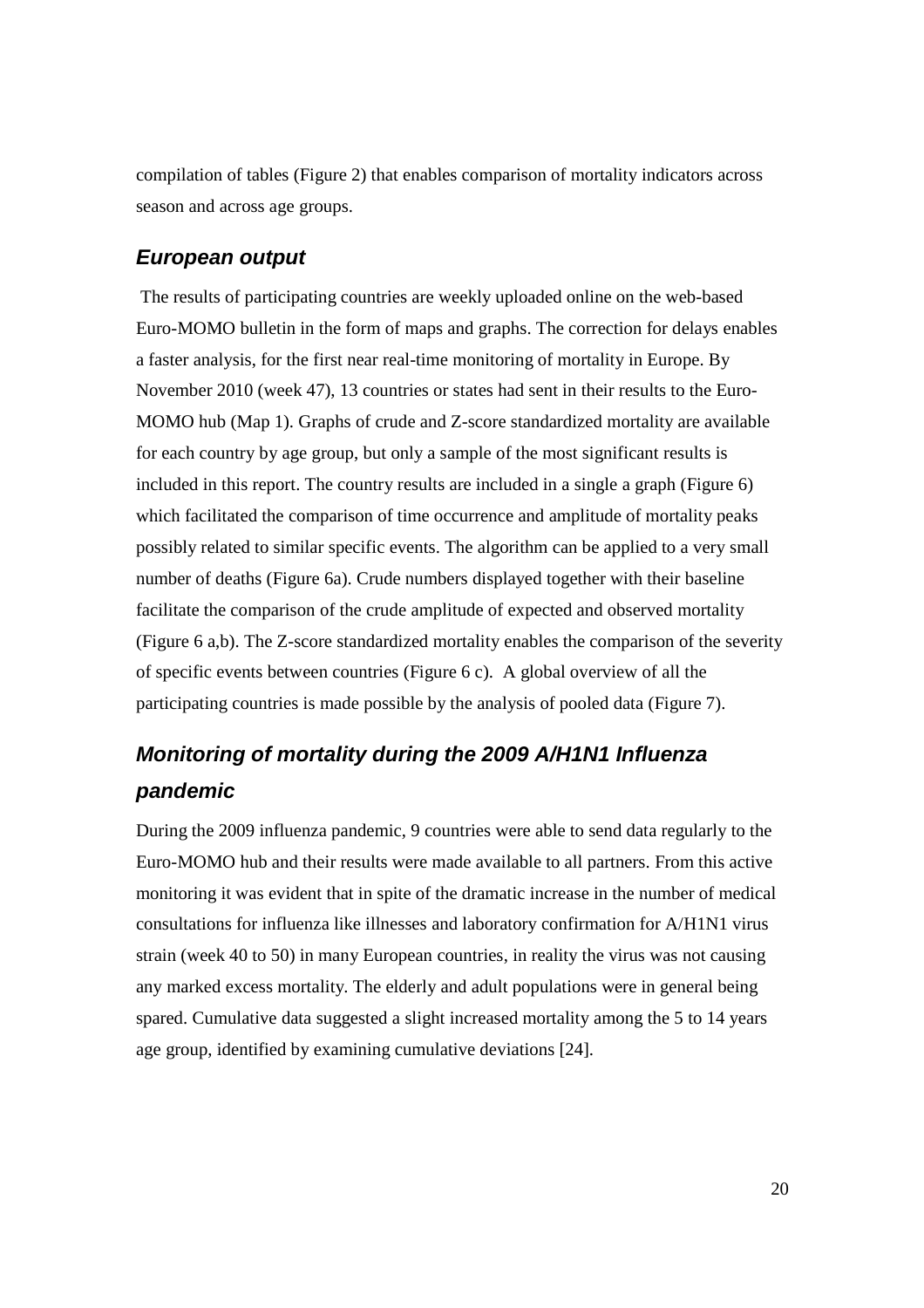## **Other findings**

Once standardized, the 2008-2009 winter mortality increase almost similar in amplitude and pattern across European countries (Figure 6 and 7). Timing of occurrence was also very similar and no consistent geographical East to West spread pattern could be observed. Slight increases in mortality also occurred in some countries during the summer months of 2009 and during the first weeks of 2010, but the pattern, time of occurrence and amplitude varied between countries.

## **Discussion**

### **Summary**

The Euro-MOMO pilot project demonstrated that it is feasible to implement and manage a common European-wide monitoring of mortality in near real-time. The Euro-MOMO algorithm, purposely designed to measure mortality variation on a weekly basis and facilitate detection and quantification of excess of deaths, is now being routinely used by 15 states across Europe. Weekly mortality reporting has become an integral part of epidemiological surveillance by several public health institutions in Europe. Real-time mortality monitoring increases the capacity of countries to initiate a rapid alert and response to major public health threats, contributing to early evidence- based decision making for targeted interventions and prioritizing resources. The added benefit from real-time monitoring was clearly demonstrated during the A/ H1N1 influenza pandemic which reached Europe in 2009, when 9 countries, representing around 30% of the EU population and with a good geographical representation, had already started running the algorithm.

The project has also served as a channel for communication and exchange of information between participating national centres and international bodies which include the European Centre for Disease Prevention and Control (ECDC) and the Regional Office for Europe of the WHO (WHO-EURO). All the results from this project were release in realtime as weekly updates and are available on a dedicated website which can be accessed by all participating centres.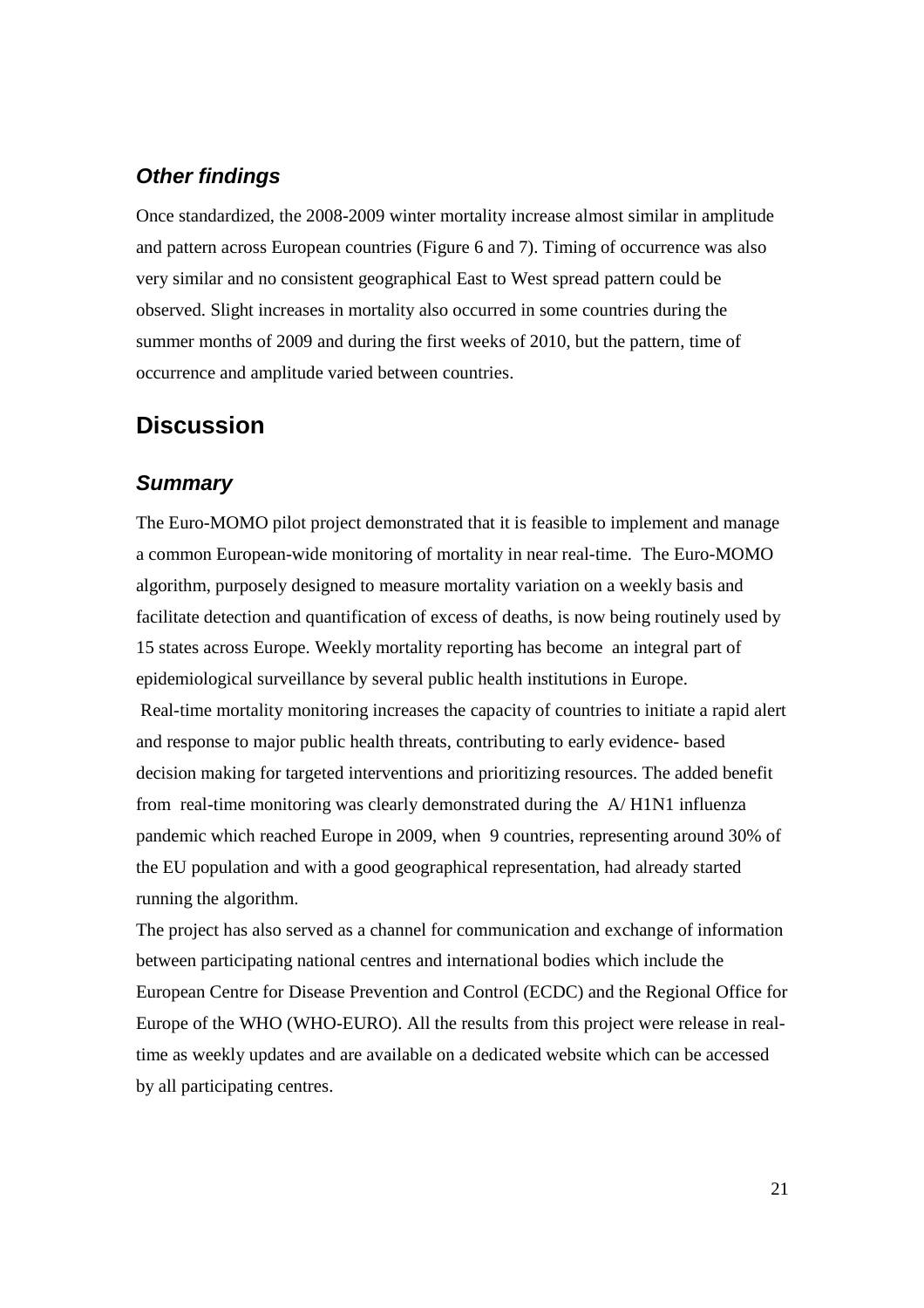## **The Algorithm**

#### **Limitations of the algorithm**

The algorithm fulfilled the requirements that were defined by the partners in the project. It is currently only available in one statistical package (Stata 9 to 11) which is a limitation for the institutes that do not have a specific license for using this software. Adaptation to other software packages may be needed but was difficult during the pilot phase because of the frequent modifications that were made to improve the system and gradually adapt it to common needs or situations in countries. It is anticipated that once European mortality monitoring becomes part of a routine European-wide surveillance network, a stable statistical program can be "translated" into various statistical packages which would suit all partner institutes.

Correcting the observed number of deaths to account for delay in data transmission requires individual data sets with a known date of reception for at least one year of historical records. This initially restricted the use of the algorithm in some countries that had joined the project, but this situation improved rapidly and this information is now being collected in all participating countries. The correction for delay will perform well if the transmission of data is smooth and regular, even if the reporting delay is very long. In cases where there is batch reporting and irregular data transmission, the system will perform less well as it is likely to predict a mean mortality rather than existing variations. For countries that cannot access weekly to individual data because of practical or legal reasons, a similar algorithm can also be used but correction for delay cannot be computed. Various graphs are available to help evaluate the regularity of information flow and the performance of the correction for delay. However, during the pilot phase, performances could only be evaluated in a retrospective manner (the model based on the whole data set and comparison with the real data on the same data set), because in most participating countries, times series were not long enough to enable evaluation of the model in a prospective manner (model based on 3 to 4 years of historical data, iterative weekly forecast one week ahead for at least a year and comparison with the real number of deaths). With 2 years of pilot monitoring, enough data have now been collected in various countries to enable prospective evaluation.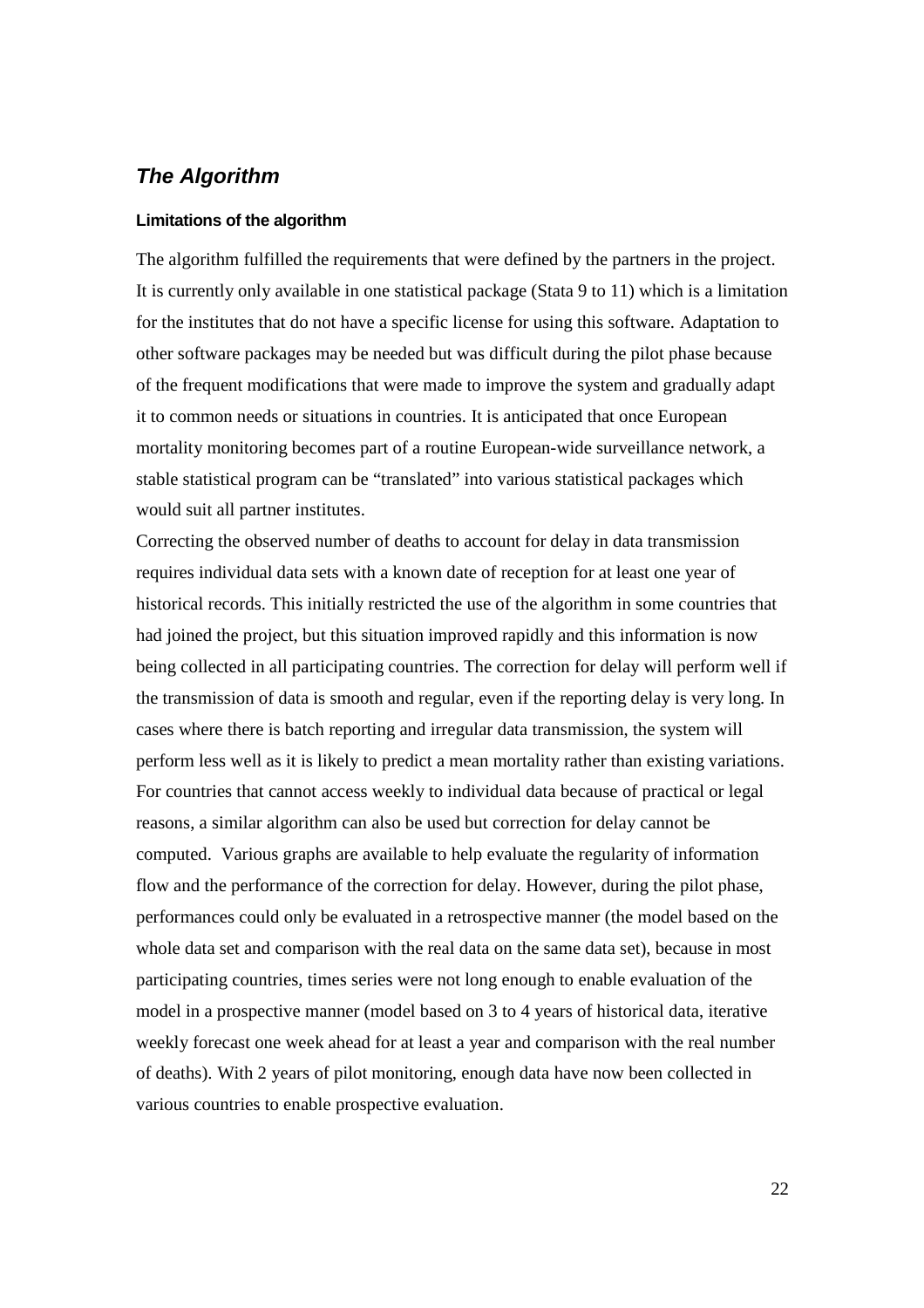The model chosen to compute the expected number of deaths, when no excess is anticipated, is simple and is based on simple assumptions. The sine pattern is widely accepted as a simple but robust model of the expected mortality. Different assumptions about the pattern and what is considered as the "expected mortality" could be made and more complicated models can be designed to better fit the mortality patterns in each specific country. This could however decrease the comparability of the results across countries. Although some countries can use their own models and may obtain similar or slightly different results [25, 26], it was agreed from the beginning of the project that one common algorithm would be used and similar indicators reported. This requirement was made in order to ensure that meaningful comparisons between populations could be made.

The examination of the model residuals suggests that the model chosen seems to perform well for removing trend and seasonality in the numerous mortality time series. Z -score standardized mortality, newly used in mortality monitoring is an useful method to study and compare possible excess deaths between various populations and sub groups.

## **Comparing deviations from the expected baseline mortality between countries and between different populations.**

One of the aims of the Euro-MOMO project is to monitor the possible impact of public health threats on mortality and compare any resultant increases between countries. The Euro-MOMO algorithm is not designed to compare the overall level of mortality as calculated for instance for the health reports of the World Health Organization [27] or for Eurostat [23].

The amplitude of a positive deviation from the baseline mortality above the expected variations could possibly be interpreted as an excess of death. Furthermore, in a specific population, excess deaths are mainly related to the severity of a particular health threat. Thus, monitoring and comparing the amplitude of weekly deviations between countries contributes to assess any geographical and temporal differences as well as compare the severity of the impact from severe public health threats. The ability to measure and study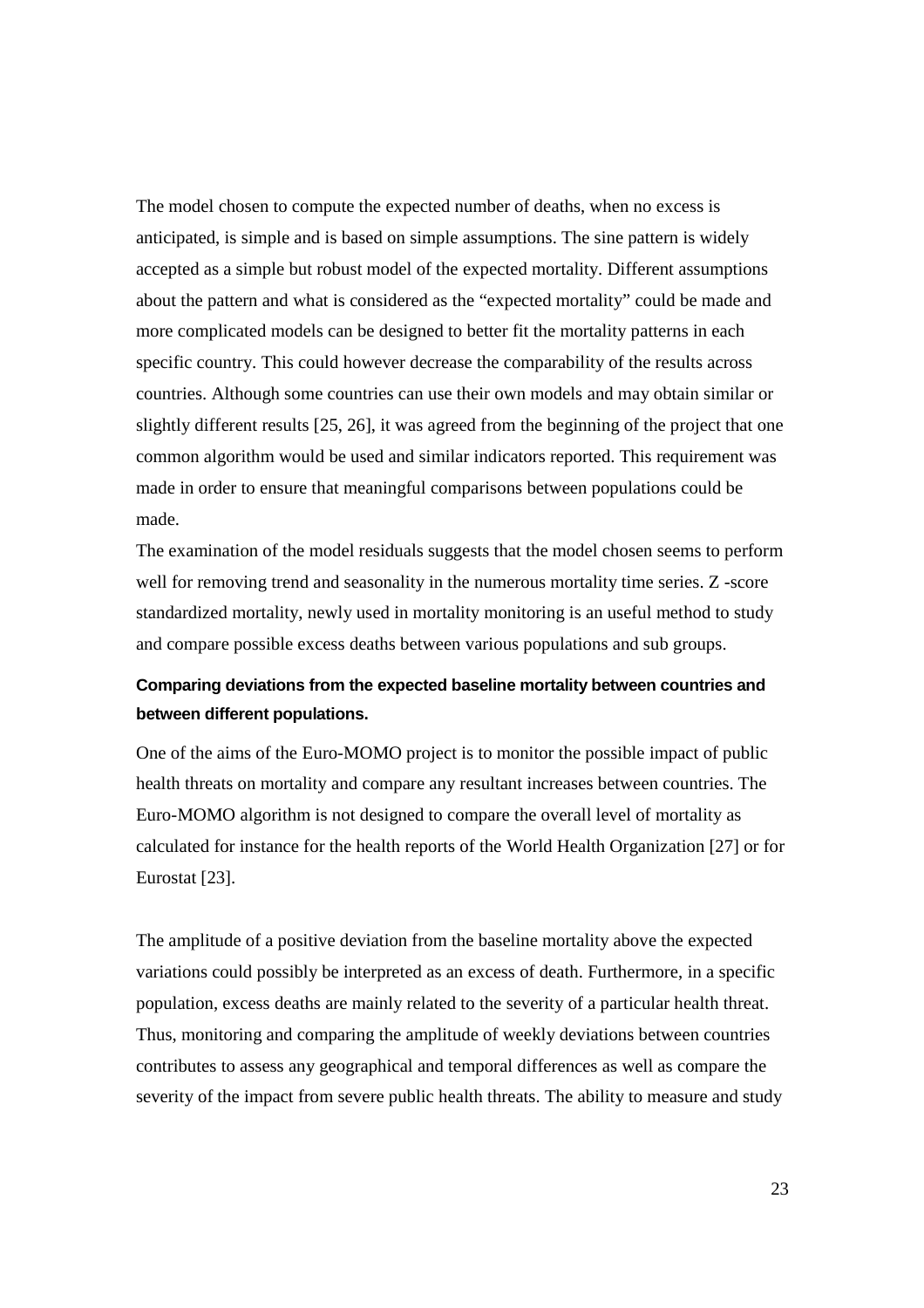mortality variation on a weekly basis can thus provide crucial information for risk assessment and decision making in such situations.

Weekly mortality can be considered as a stochastic process composed of a predictable baseline (mean), expected random variation around that baseline (standard deviation) and in addition, the occurrence of unexpected positive (or possibly negative) deviations from the baseline that can be associated with external events. The level of the baseline and the amplitude of expected deviations will depend on the population size and the expected risk of dying in that population. That risk is related to factors such as the age distribution, the health status and the access to health care.

It seems reasonable to assume that a geographically widespread public heath threat (such as an outbreak of influenza) will increase the risk of dying in a multiplicative manner (contrarily to a large single accident that will increase the risk of dying in an additive manner). The amplitude of an unexpected positive deviation from the baseline can be related to the inherent vulnerability of the population to a particular threat. For instance, the vulnerability of a population might be increased by a higher virulence of a specific pathogen (e.g. the 2008-2009 H3N2 seasonal influenza epidemic), a possible increased susceptibility of a specific population to a new microorganism (e.g. influenza pandemics and young age groups) or a difference in behaviour regarding extreme climatic events (e.g. similar levels of cold weather do not have the same effect in Northern and Southern Europe).

The amplitude of unexpected deviations expressed as a number of deaths cannot be compared between countries with different population size (Figure 6 a). However, "mortality deviation rates", defined as the difference between the observed and the expected number of deaths reported to the population size of the group studied, could be calculated. Thus, comparison could be undertaken by age groups and direct or indirect age-standardization can be performed to compare overall populations, as the main factor influencing the risk of dying is the age. However, if a public health threat increases the risk of dying in a multiplicative manner in a particular population, then the deviation rate will also depend on the initial risk of dying of that population. Deviation rates (or excess rates) do not account for the expected baseline mortality and can be misleading when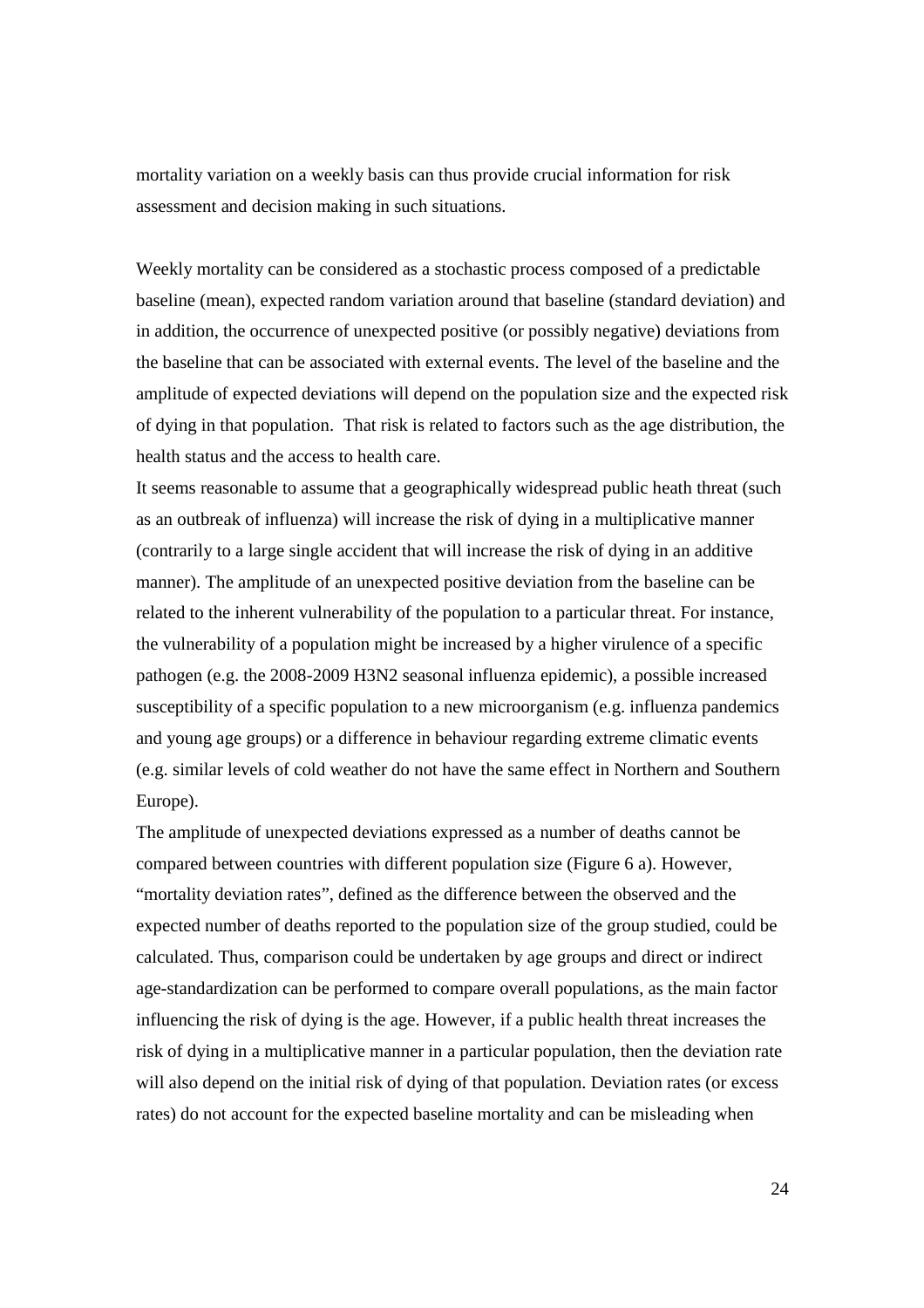comparing populations of different sizes or different expected baseline mortality. To overcome this problem, some authors compute a deviation expressed as a percentage of the baseline. In that case, population data are not needed anymore as the rates in the numerator and denominator are computed on the same population. An increase that is expressed as a percentage of the baseline is easier to understand for users who are not familiar with statistics. However, the percentage of the baseline does not inform about the significance of a possible excess, nor does it enable comparisons between population subgroups with different baseline mortality or population size, because it does not account for the difference in the expected standard variation. For instance, the meaning of a 100 % excess (doubling mortality) is very different if the expected number of deaths is 5 or 1000, and it also depends on the expected random variation expected during a period when no particular threat is present.

To compare measurements in populations with different means (baseline) and standard deviations (expected variation), a Z-score standardization must be performed. Subtracting the baseline will remove trend and cyclical seasonality from the weekly mortality while dividing the remaining variations by the expected standard deviation actually computes an indicator (the Z-score) that can be compared in populations with different distributions. The Z-score will enable the comparison of an increased risk of dying between countries and also between age groups or other groups of population. Furthermore, it can be applied to detect small increases in group of population where the risk of dying is already very small ( e.g.5 to 14 years), providing that the series have been normalised first.

#### **Interpretation of the Z-scores**

The Z-score indicates how many standard deviations an observation is above or below the mean and allows comparing observations from groups with different normal distributions. Using Z-score standardization to express weekly mortality (or mortality during a specific period) will help answering the following questions:

- Is an increased risk of dying being observed compared to the expected risk?  $\Rightarrow$  positive Z-score
- Is that increase statistically significant? => Z-score above 1.96 (corresponding to a 5% risk of concluding wrongly to a "statistical significance"). Public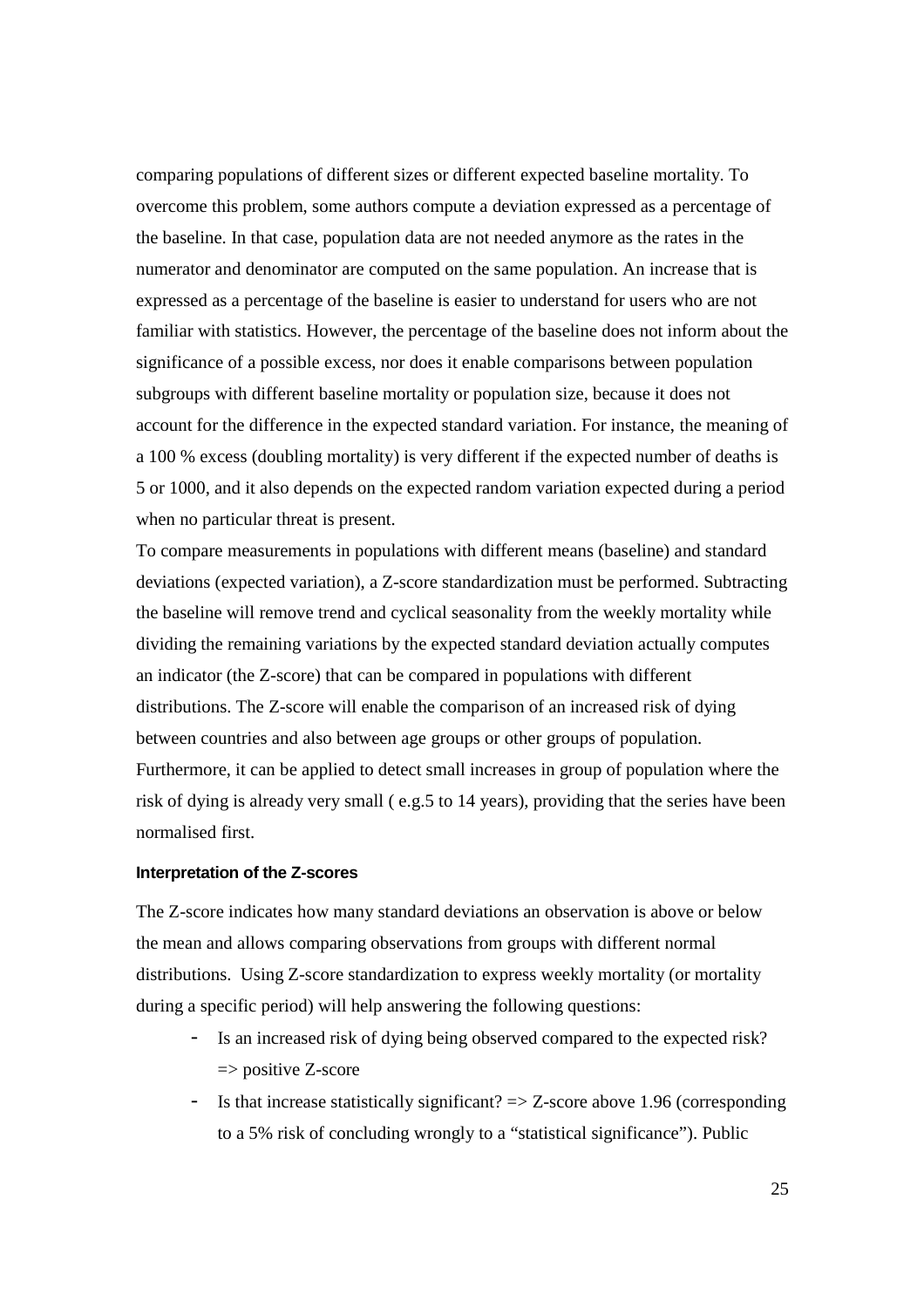health significance can be different from statistical significance, as it should account for various other aspects of the health event.

- Does a risk of dying increase more in one population compared to another?  $\Rightarrow$ Difference between the Z-scores not null, no overlapping of the confidence interval of each Z-scores

The Z-score can be easily used to define alert thresholds. During the Euro-MOMO project, partner institutes were willing to keep the option of defining themselves the level of the threshold that would be used to define an alert, according to the particular situation and constraints of each country. Therefore, it was decided that the project itself would not define the threshold alert level but would focus on providing the relevant data to the countries to assess their own situation.

#### **Need for detection and interpretation of sustained shifts**

Detecting an excess of mortality using thresholds based on the standard deviation of a mortality time series will show when a single measurement (mortality during a specific week) is unusually high. However, small but persistent increases of mortality (called sustained shifts) can be observed over several consecutive weeks even if single measurements do not cross a +2 standard deviation threshold. The CUSUM method detects these shifts. They can be interpreted either as an excess mortality, when the mean of the series comes back to the expected after some weeks, or as a change in trend, if the mean remains permanently above the expected mortality. In that case, the model computing the expected mortality should be adapted to the new trend and avoid overestimating any excess mortality.

## **The Euro-MOMO pilot project**

## **Summary of unexpected variations of mortality detected and studied since the implementation of the monitoring system.**

During the 2009 A/H1N1 influenza pandemic, the system could show that there was no particular excess mortality being observed and that the elderly population was not particularly at risk in country using EuroMOMO to monitor mortality. The number of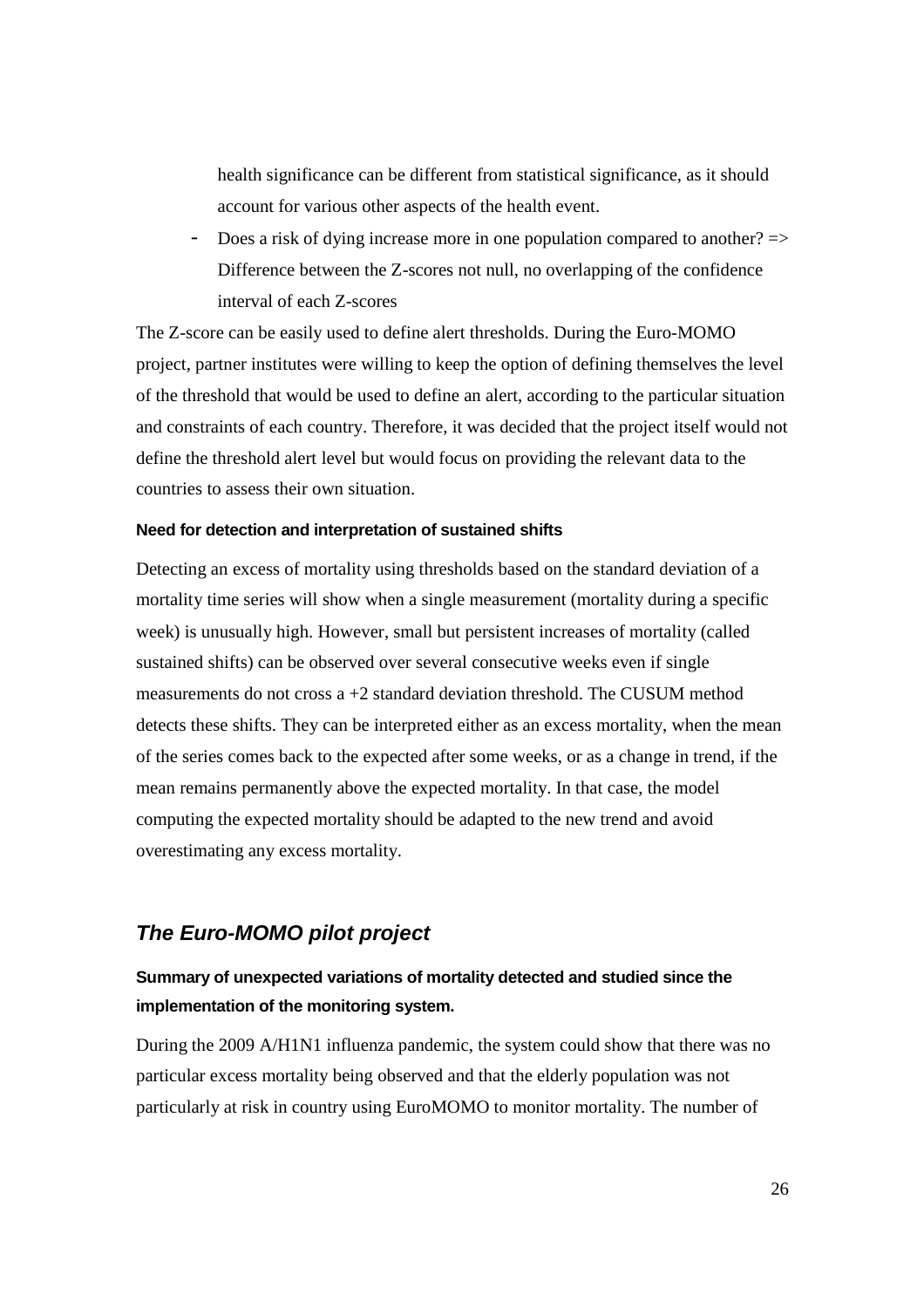deaths in the younger age groups did not significantly increase, although some individual deaths in previously healthy children were notified in some countries. This seemed contradictory to the results observed in the United States however results are available only for the time series for Pneumonia and Influenza (P&I) mortality based on the 122 cities surveillance and not general mortality [28]. It is possible that due to the heightened preparedness and activities related to the influenza pandemic, deaths were more frequently attributed to influenza and pneumonia during that period of time. Unfortunately, information about deaths attributed to P&I will not be available before several months in many European countries because of large delays in cause of death codification. The pandemic mortality data from the United States and from Europe cannot be currently compared as population studied are different (i.e. P&I versus "all causes" mortality).

Although no increase in mortality was observed during the 2009 A/H1N1 influenza pandemic, a substantial increase occurred during the previous winter ( 2008-2009) in most of the participating countries. That increase could be related to the seasonal influenza outbreak that was particularly important that winter [29]. EuroMOMO results suggest that the impact of the 2008-2009 seasonal influenza epidemic (and by extension its virulence and pathogenicity) was very similar among European countries, despite various discrepancies in population age structure, geographical distribution or influenza vaccine coverage. When studying the geographical spread and the public health impact of an influenza epidemic, comparing resultant mortality between countries or population subgroups might be more accurate than comparing the notifications or proportions of influenza like illnesses (ILI) consultations, or the number of laboratory confirmed influenza virus isolations. These two indicators depend a lot on the health system and the habit of doctors and patients in each countries or even counties (e.g. proportion patients consulting when having ILI or proportion of patient samples among ILI). They are useful for comparing trends in time, but are hardly comparable between countries. Mortality indicators are crucial to compare the impact of public health threats between countries.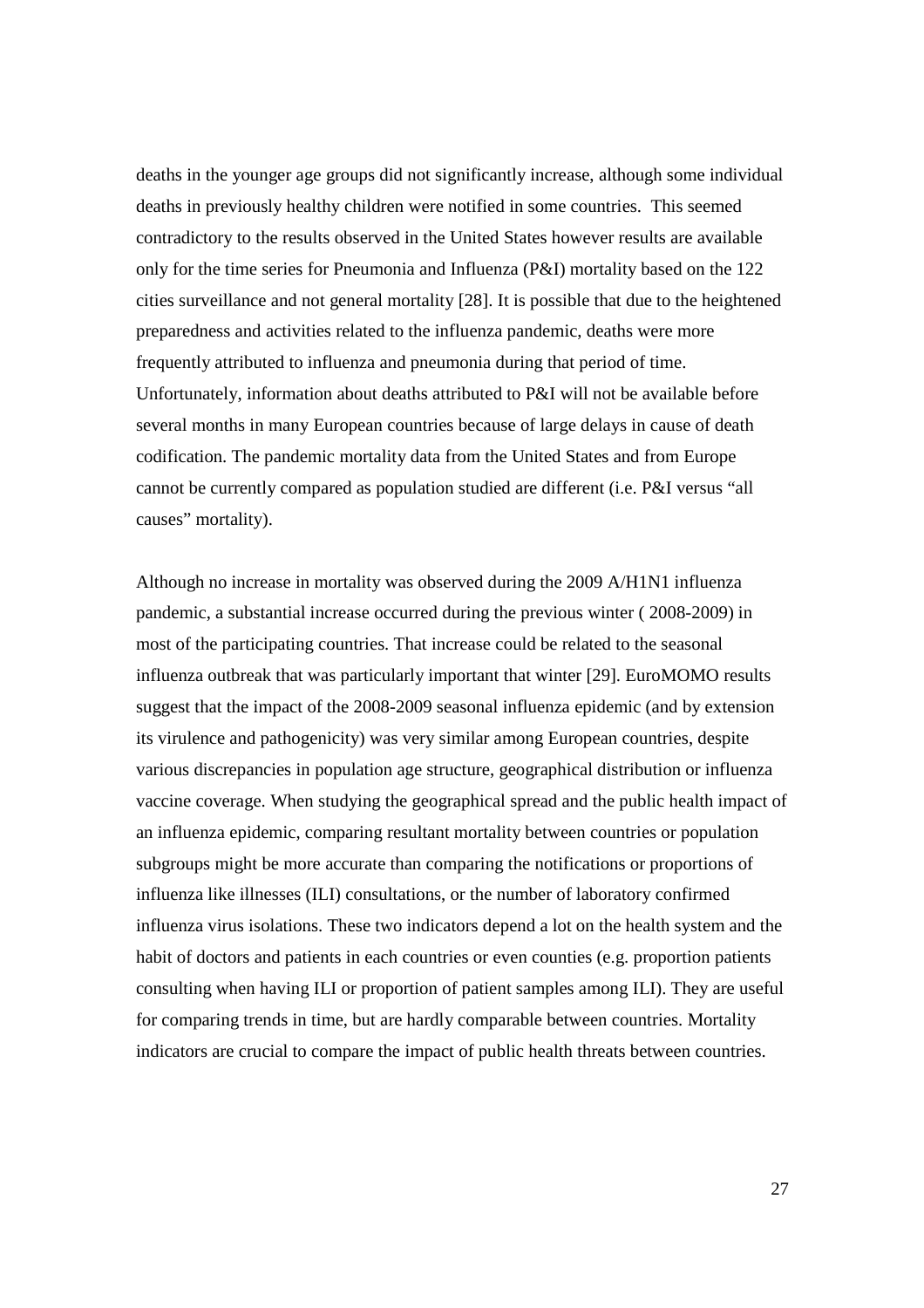Excess mortality during the summer months is likely to be related to heat waves and other concomitant climatic factors or air pollution. Summer peaks of mortality can differ substantially from one country to another. The 2009-2010 winter increase (around week 2009-50 to week 2010-5) occurred when the spread of the influenza virus in Europe was very limited but at that time a wave of unusually cold temperature was affecting European countries [30]. The link between the increased mortality and cold was statistically significant in a multivariable model developed in Sweden (data not shown but available in the Swedish report for work package 6). It is reasonable to suggest that cold could have been a triggering factor for the observed 2010 winter increase of mortality in Europe

The heat and cold related mortality differs between countries according to the occurrence, duration, intensity of the waves of extreme temperature and also according to the behaviours of affected populations. Climatic factors, influenza epidemics or other factors also possibly increasing mortality can occur during almost similar time periods each year, although presenting variations in their amplitude or exact time of occurrence. In that case, multivariable models are needed to disentangle their effect on mortality. Some of these models have been developed by EuroMOMO and are presented in the WP6 report. These model are currently easy to apply retrospectively. However, for a better interpretation of weekly mortality variation development of simple multivariable models could easily but used on a weekly or monthly basis, as in many countries, most of the data needed are weekly available.

#### **Limitations and Challenges of the Euro-MOMO pilot project**

The Euro-MOMO algorithm computes useful and simple indicators in a timely manner which can detect and measure possible excess mortality in near real-time. However the quality of mortality monitoring does not depend only on the usefulness and internal validity of the algorithm, but also on the whole chain of data collection, data transmission, data management, data analysis, and interpretation of results. The type and coverage of population monitored may be unclear and may vary between countries. In some countries, only a part of the population is monitored weekly and it is not always clear at the hub level what part of the population was covered in terms of size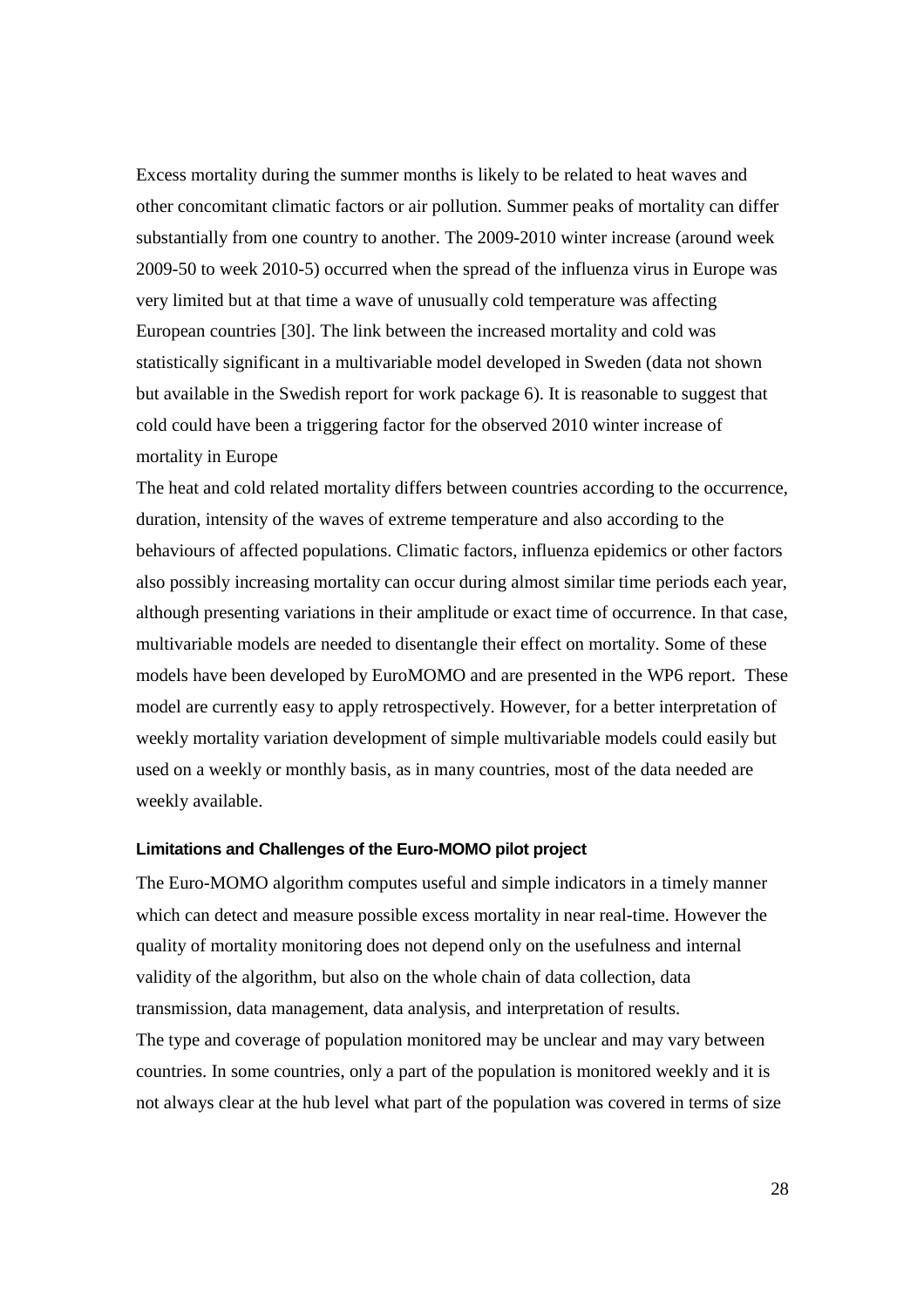and geographical representativity. In addition, some countries did not include data for children who are under one year as the age at the time of death was only recorded in years and these children could not be distinguished from still births in the data base of the partner institute. Death registration of citizens living abroad and death registration of foreigners dying in the country may not be recorded similarly across European countries. This could have some impact in countries observing large turistic migration. Infant mortality is a special issue. The death of a baby is registered only if the birth has been recorded first. The legal definitions for spontaneous abortion and premature birth may differ between countries, especially for children born alive under 500g of weight. This can affect the homogeneity of infant populations being recorded and studied in mortality series.

A key challenge to the Euro-MOMO project has been a relative lack of human and financial resources. During the project it was not unusual for data not to be provided because key operators were unavailable. Several partner institutes can not receive weekly mortality data due to logistical constrains and could never participate to the Euro-MOMO weekly monitoring. In addition, once the end of influenza pandemic was declared by the WHO, the funding for influenza monitoring decreased substantially and some institutes could not afford to buy mortality data adapted to weekly monitoring. Only 15 countries could monitor weekly mortality using the Euro-MOMO algorithm. Lack of retrospective weekly data, availability and or high price of weekly updates are the main reasons why some public health partner institutes could not contribute to the pilot phase.

# **Conclusion**

The Euro-MOMO pilot project has clearly shown the feasibility and usefulness of a weekly mortality monitoring at National and European level. The value of the monitoring was particularly evident during the 2009 A/H1N1 influenza pandemic. Real time monitoring of all cause mortality should become part of the routine epidemiological surveillance to complement information already provided by disease specific and environmental surveillance. Alike disease surveillance, routine mortality monitoring requires adequate funding as well as dedicated and trained human resources. The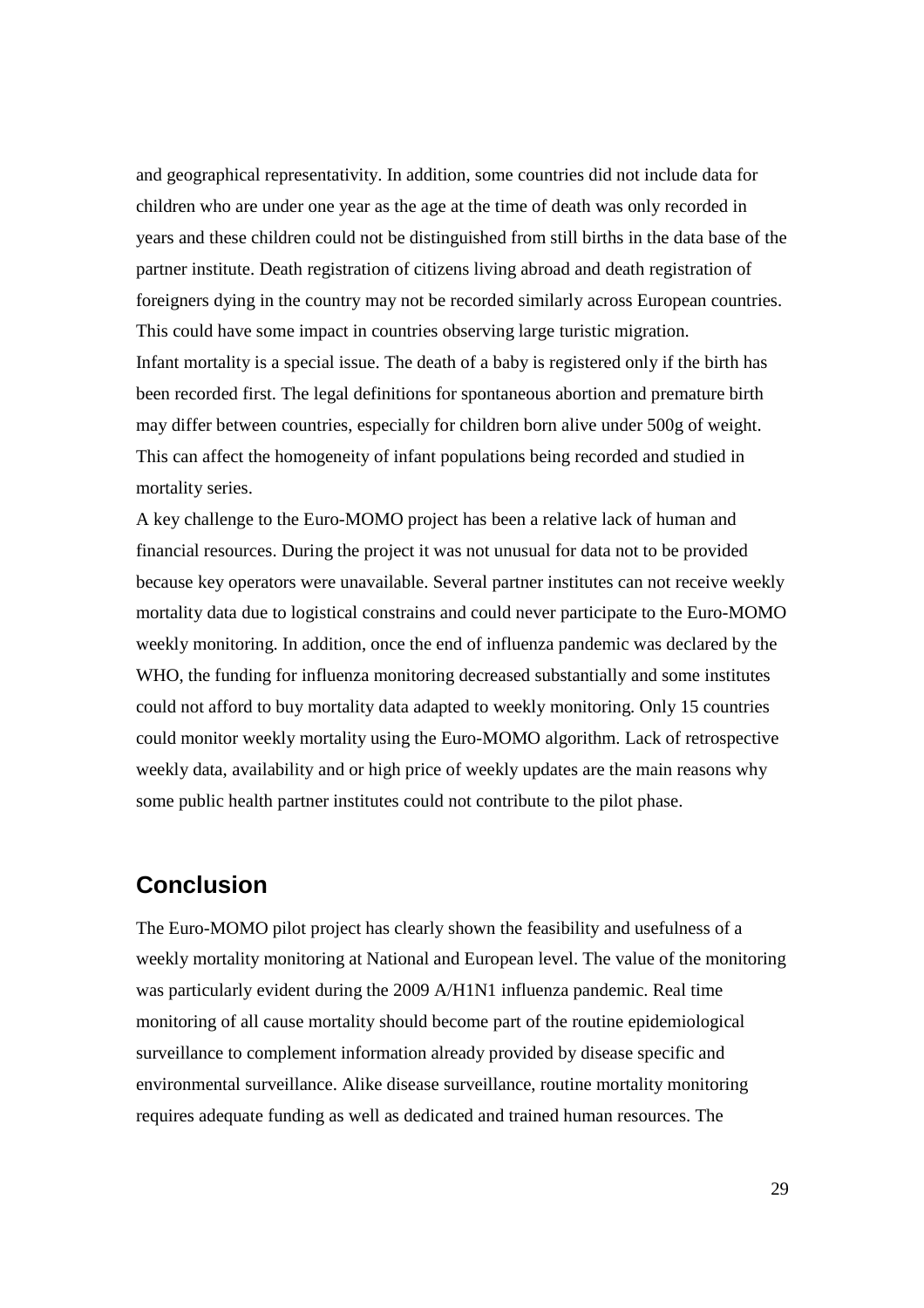validation of alerts and interpretation of the results of weekly mortality monitoring necessitate some experience in time series analysis of mortality data.

The precision of the system can be increased if analysis at sub-national level is also included and this would provide a more detailed picture across the whole of Europe. The Euro-MOMO pilot project is now ready to enter into the next phase, that of wider dissemination and implementation and to become an integral part of routine epidemiological surveillance across all of Europe.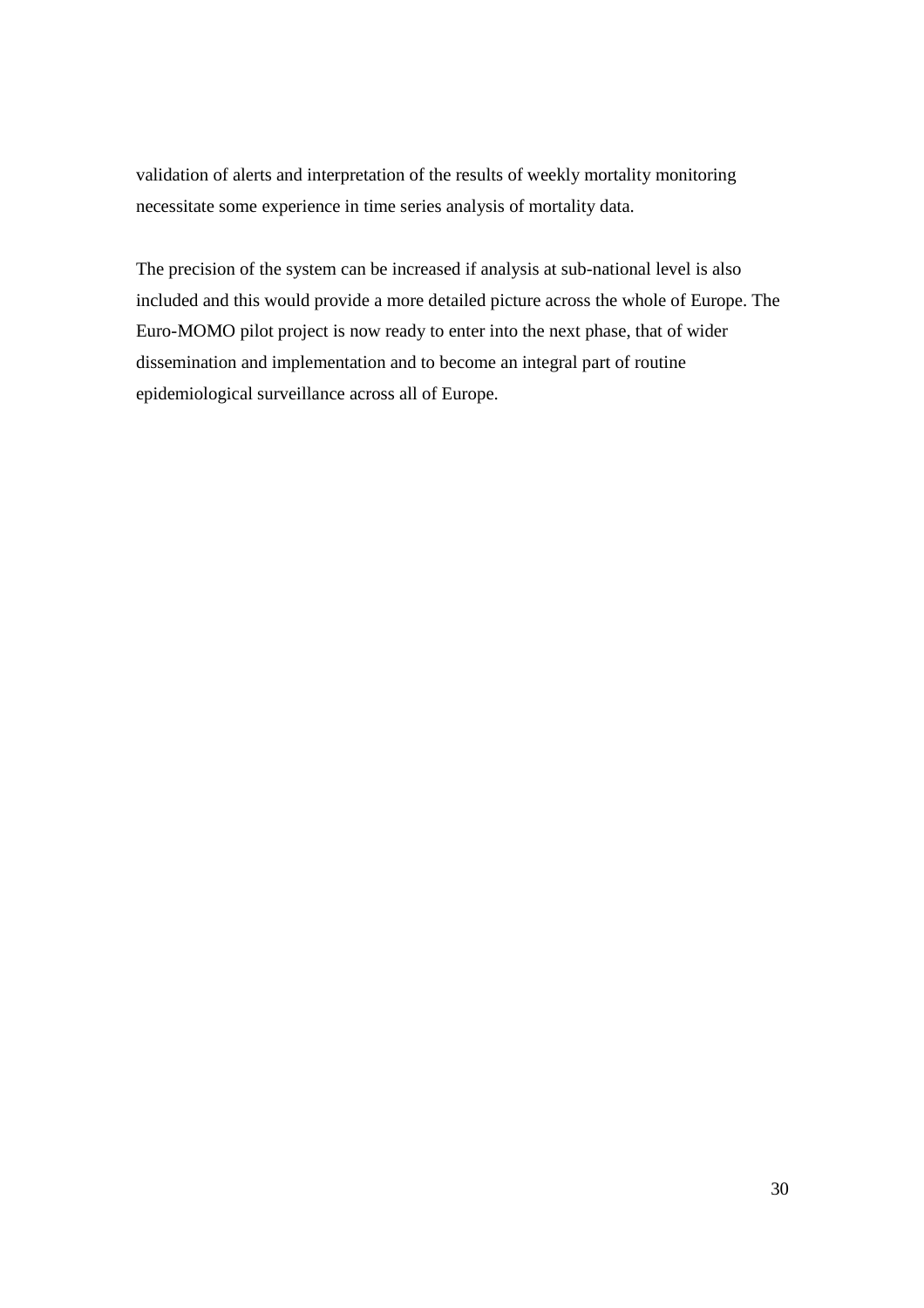# **Tables and Graphs**



**Figure 1: Flow of information of mortality data from the death occurrence to the release of Euro-MOMO bulletin.**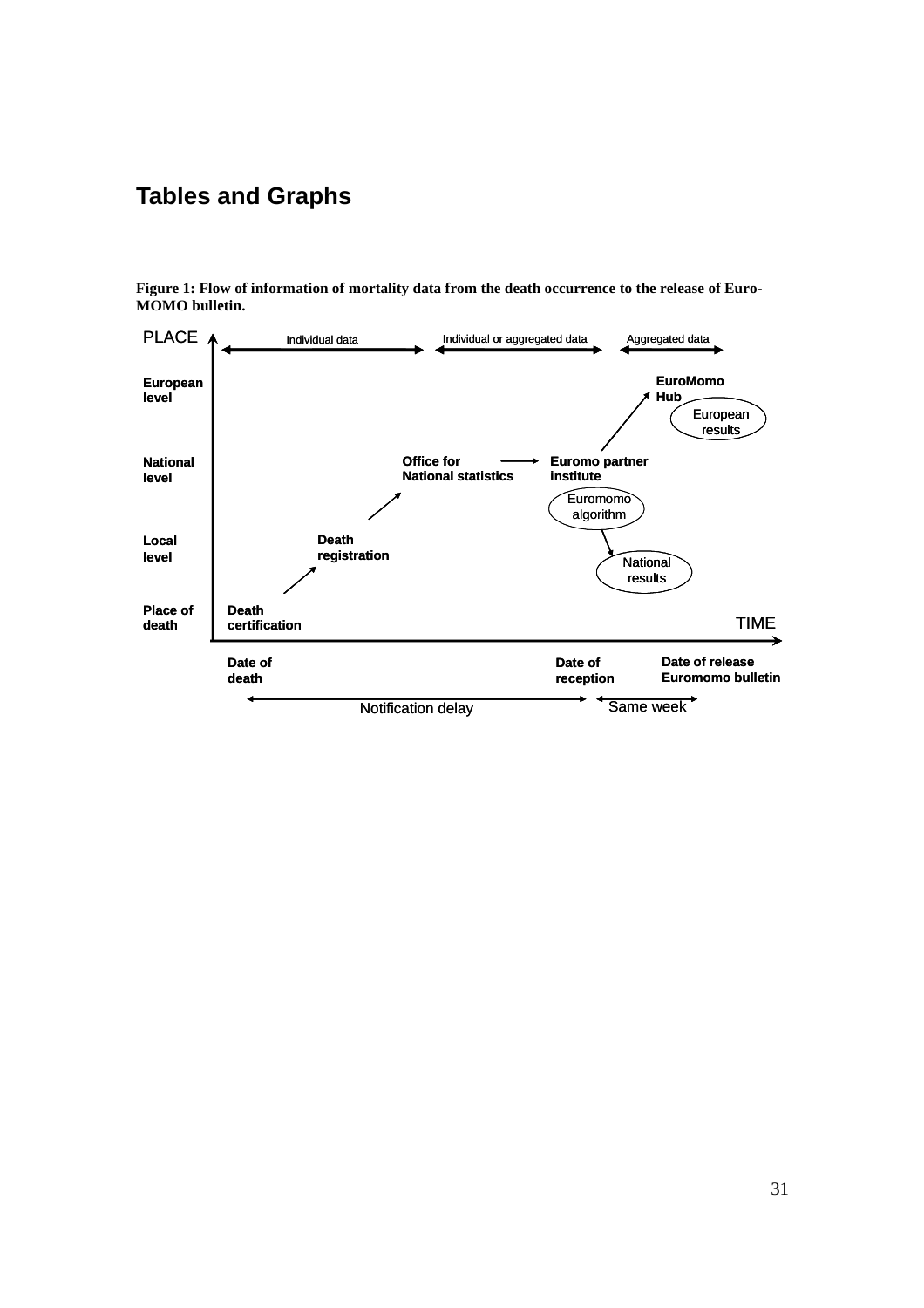

**Figure 2: Principles of the computation of the corrected number of deaths according to the distribution of the delay in data transmission.**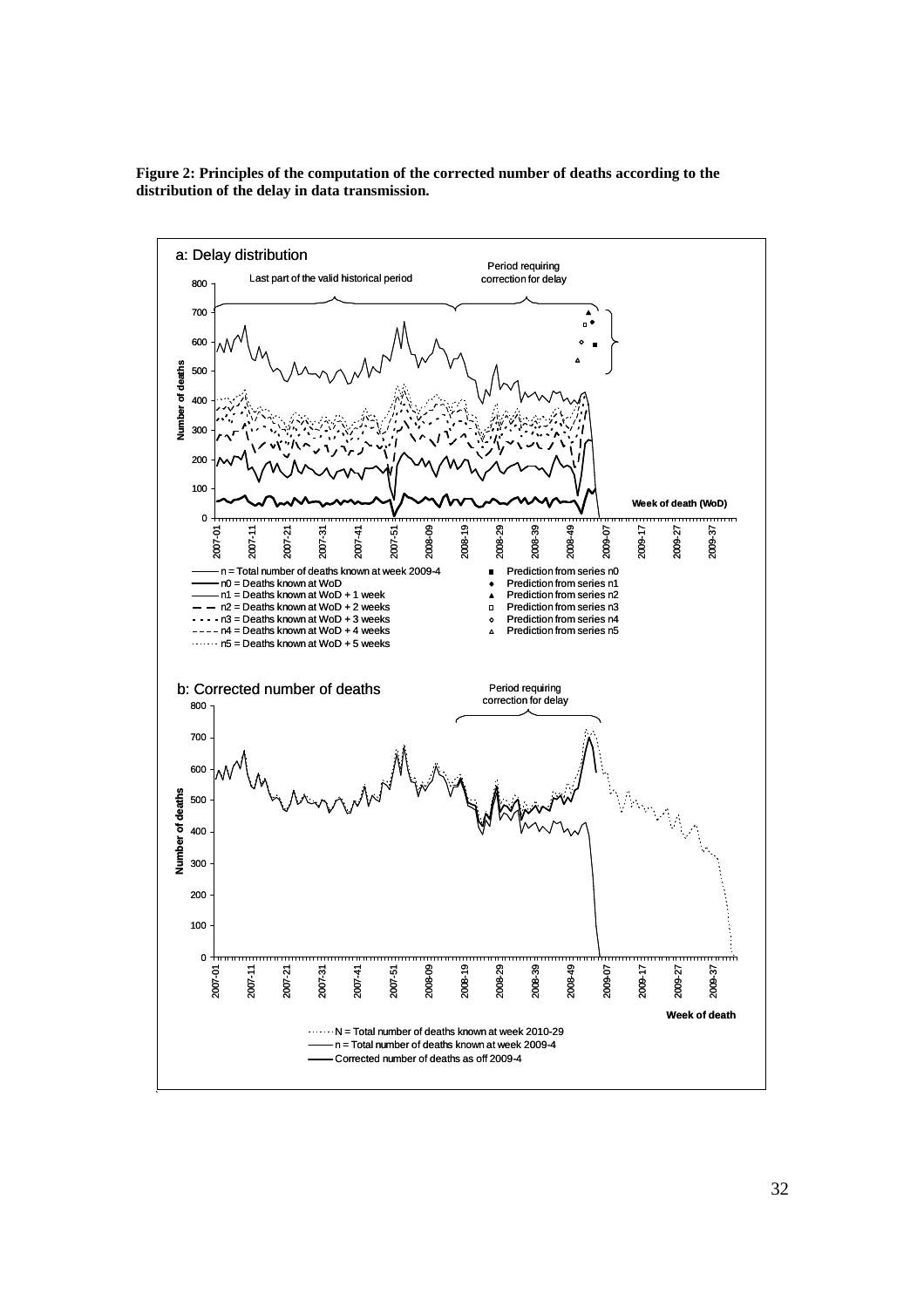

**Figure 3: Principle of modelling of the expected baseline mortality and the measurement of mortality variation**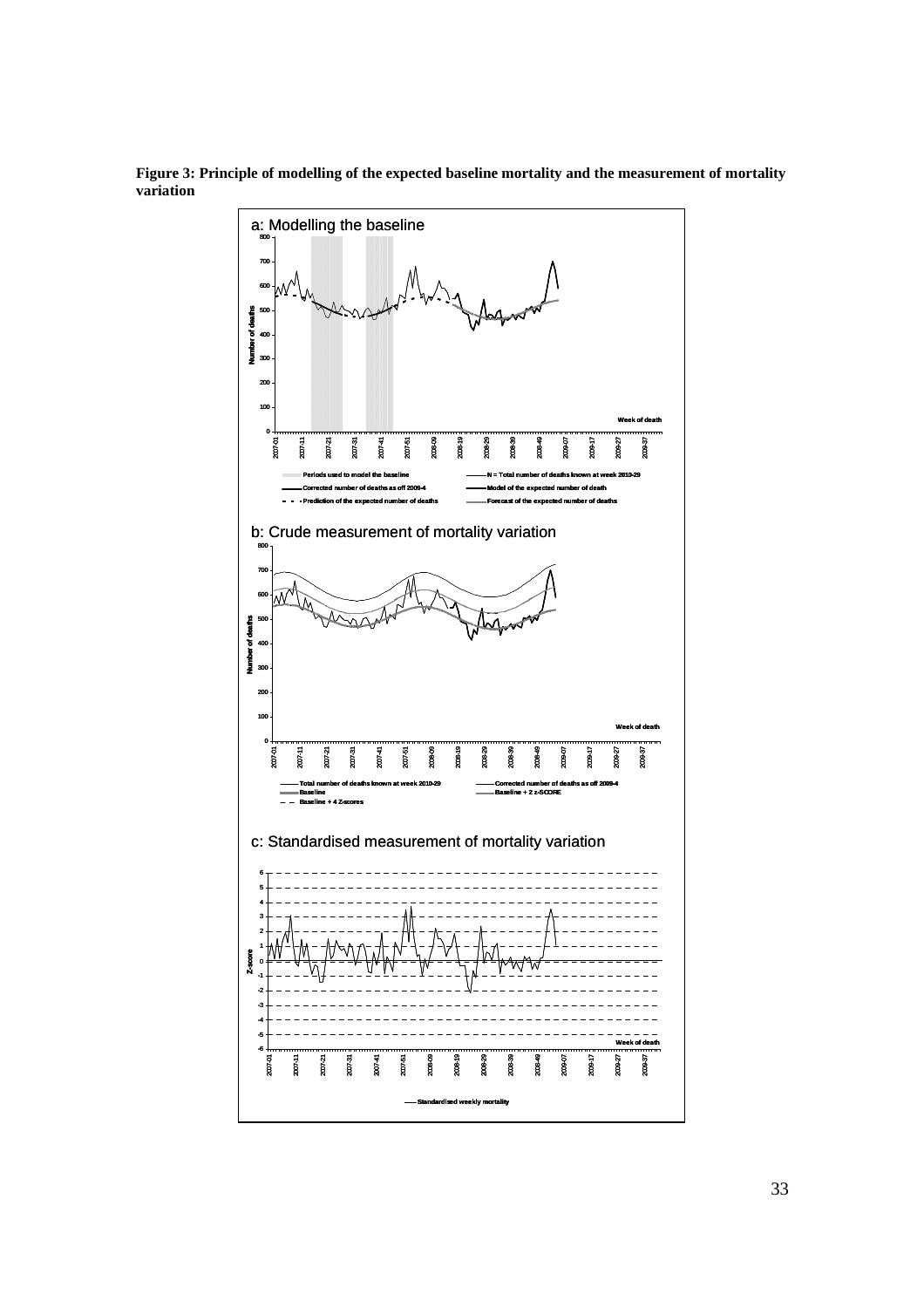#### **Table 1: Distribution by age group of population and mortality in the EuroMOMO Partner countries**

|                            | Population* |                             |                          |                          | Number of deaths         |                                             |              |         |          |      |
|----------------------------|-------------|-----------------------------|--------------------------|--------------------------|--------------------------|---------------------------------------------|--------------|---------|----------|------|
|                            | Total       | Proportion by age group (%) |                          |                          | Total**                  | Proportional mortality by age group (%) *** |              |         |          |      |
|                            |             | < 5                         | 5 to 14                  | 15 to 64                 | >65                      |                                             | $5$          | 5 to 14 | 15 to 64 | >65  |
| Belgium                    | 10,753,080  | 5.7                         | 11.1                     | 66.0                     | 17.1                     | 104,509                                     | 0.5          | 0.1     | 17.8     | 81.5 |
| <b>Denmark</b>             | 5,511,451   | 5.9                         | 12.4                     | 65.8                     | 15.9                     | 54.872                                      | $\mathbf{1}$ | 0.1     | 19.5     | 79.4 |
| <b>England and Wales §</b> | 54,809,100  | 6.1                         | 11.4                     | 66.1                     | 16.4                     | 491,348                                     | 0.8          | 0.1     | 16.5     | 82.6 |
| <b>Finland</b>             | 5,326,314   | 5.5                         | 11.2                     | 66.5                     | 16.7                     | 49.883                                      | 0.4          | 0.1     | 21.7     | 77   |
| France §§                  | 64.369.147  | 6.2                         | 12.3                     | 65.0                     | 16.5                     | 548.689                                     | 0.9          | 0.2     | 20       | 78.9 |
| Greece §§§                 | 11.260.402  | 4.9                         | 9.4                      | 67.0                     | 18.7                     | 24,226                                      | 0.8          | 0.1     | 16.6     | 82.5 |
| Hesse (Germany)            |             | $\overline{\phantom{a}}$    | $\overline{\phantom{a}}$ | $\overline{\phantom{a}}$ | $\overline{\phantom{a}}$ | $\overline{\phantom{a}}$                    | 0.3          | 0.1     | 15.4     | 84.2 |
| Ireland                    | 4.450.030   | 7.6                         | 13.3                     | 68.0                     | 11.0                     | 28.898                                      | 1.1          | 0.2     | 21.3     | 77.6 |
| <b>Malta</b>               | 413.609     | 4.9                         | 11.0                     | 70.1                     | 14.1                     | 3,221                                       | 0.8          | 0.2     | 18.2     | 80.9 |
| <b>Netherlands</b>         | 16,485,787  | 5.7                         | 12.1                     | 67.3                     | 15.0                     | 134,235                                     | 0.6          | 0.1     | 17.5     | 81.8 |
| Portugal                   | 10,627,250  | 5.0                         | 10.3                     | 67.1                     | 17.6                     | 104,434                                     | 0.4          | 0.1     | 17.8     | 81.7 |
| Slovenia                   | 2,032,362   | 4.8                         | 9.1                      | 69.6                     | 16.4                     | 18,750                                      | 0.2          | 0.1     | 21.2     | 78.5 |
| Spain                      | 45,828,172  | 5.3                         | 9.5                      | 68.6                     | 16.6                     | 383,933                                     | 0.6          | 0.1     | 16.6     | 82.7 |
| Sweden                     | 9,256,347   | 5.8                         | 10.9                     | 65.6                     | 17.8                     | 90,080                                      | 0.4          | 0.1     | 13.2     | 86.3 |
| Switzerland                | 7,701,856   | 4.9                         | 10.4                     | 68.1                     | 16.6                     | 62,476                                      | 0.6          | 0.1     | 15.3     | 83.9 |

\* Source: Eurostat Populations 2009

\*\* Source: Eurostat: http://appsso.eurostat.ec.europa.eu/nui/show .do?dataset=demo\_magec&lang=en (update 04/05/2011)

\*\*\* Source: average proportions obtained on available Euromomo data, year 2007 to 2009.

§ England and Wales: Population data provided by Office for National Statistics http://w w w .statistics.gov.uk/statbase/Product.asp?vlnk=15106

§§ France: Population data and Total number of deaths are reported here for the w hole country, EuroMOMO is applied only 70% of the country, including overseas territories, w ith a homogeneous geographical coverage (Source InVS)

§§§ Greece: Total number of deaths and proportional mortality w as computed only for the eight participating<br>counties (Athens, Keratsini, Pireas, Magnisia, Kerkira, Axaia, Kavala and Thessaloniki)

#### **Figure 4: Proportion of national mortality data received every week in 12 of the EuroMOMO partner institutes, according to the delay for receiving the data.**



34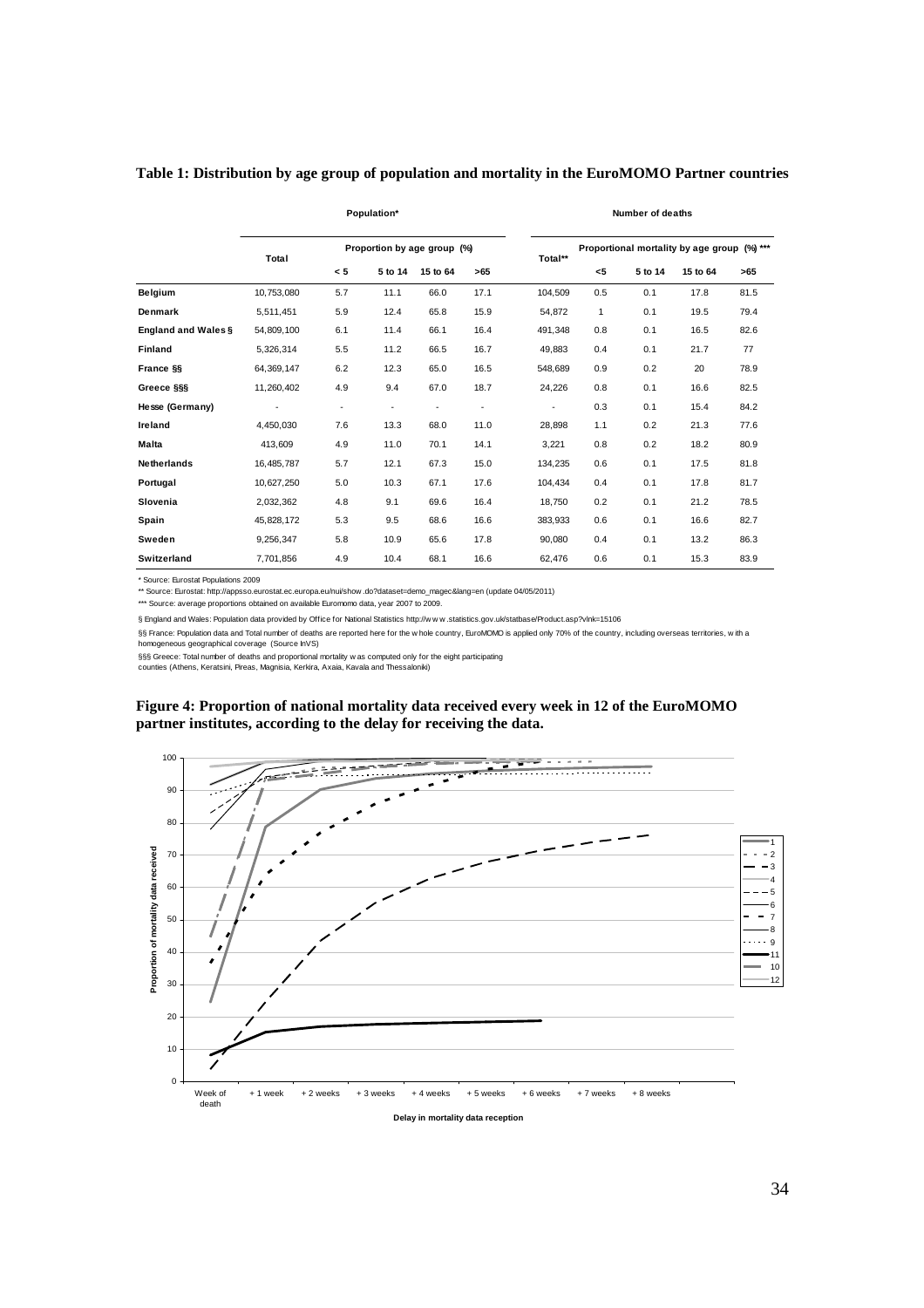

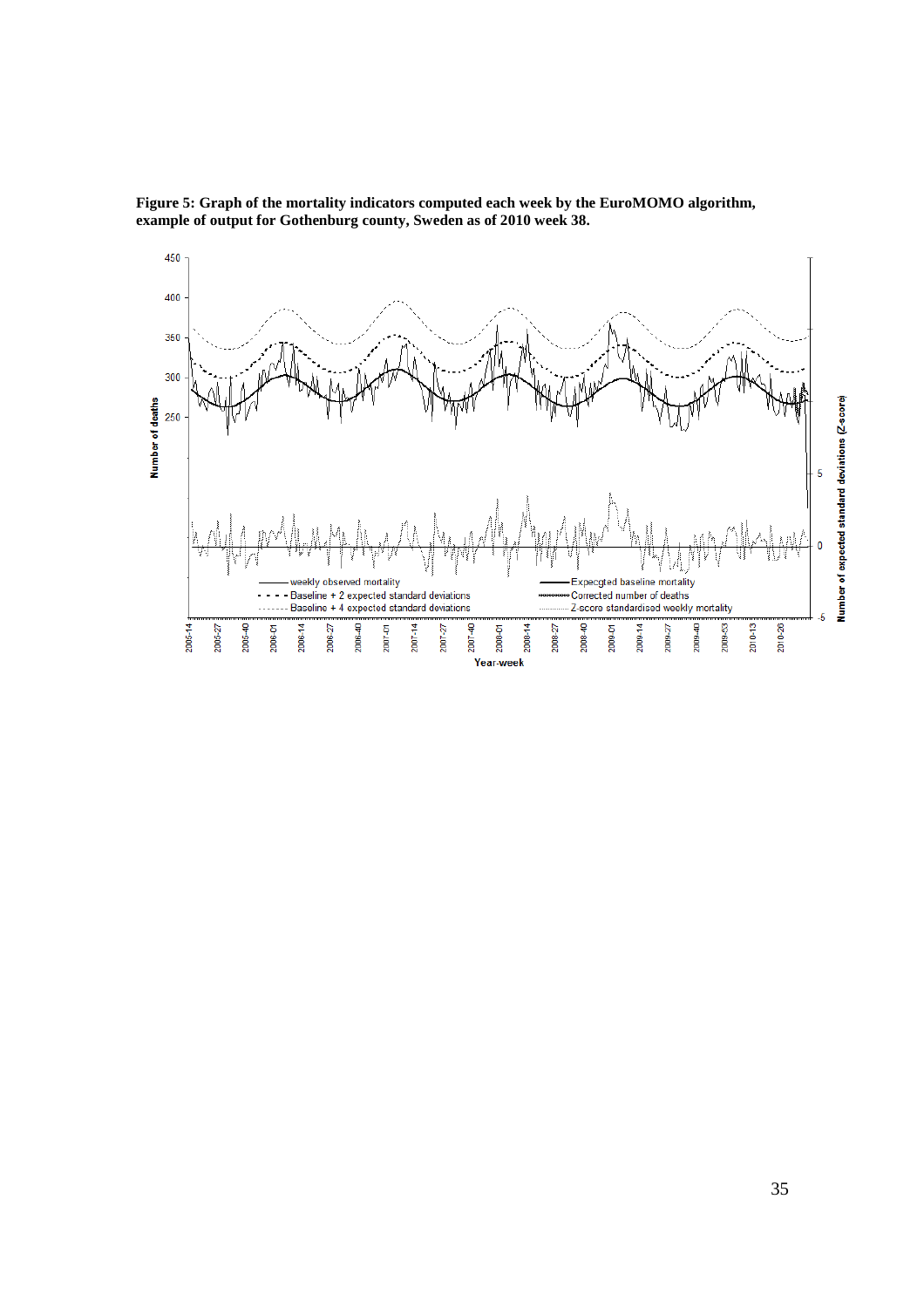#### **Table 2: Mortality indicators by age group, cumulated over the winter period (week 40 to week 20 each season), as computed and deliver weekly by EuroMOMO algorithm, example of Sweden.**

|                   |                                      | Period studied every winter (year-week to year-week) |                       |                           |                       |                        |  |  |
|-------------------|--------------------------------------|------------------------------------------------------|-----------------------|---------------------------|-----------------------|------------------------|--|--|
|                   |                                      | 2005-40 to<br>2006-20                                | 2006-40 to<br>2007-20 | $2007 - 40$ to<br>2008-20 | 2008-40 to<br>2009-20 | 2009-40 to<br>20010-20 |  |  |
|                   | Duration of the Study Period         | 33                                                   | 33                    | 33                        | 33                    | $34*$                  |  |  |
|                   | Total number of deaths               | 254                                                  | 211                   | 204                       | 232                   | 255                    |  |  |
| 0 to 4 years      | Expected number of deaths (baseline) | 200                                                  | 205                   | 210                       | 216                   | 228                    |  |  |
|                   | Crude variation around the baseline  | 54                                                   | 6                     | -6                        | 16                    | 27                     |  |  |
|                   | Z-score standardised mortality       | 2.9                                                  | 0.04                  | $-0.74$                   | 0.41                  | 1.25                   |  |  |
|                   | Total number of deaths               | 60                                                   | 53                    | 69                        | 60                    | 49                     |  |  |
|                   | Expected number of deaths (baseline) | 56                                                   | 53                    | 51                        | 49                    | 48                     |  |  |
| 5 to 14 years     | Crude variation around the baseline  | 4                                                    | $\Omega$              | 18                        | 11                    | 1                      |  |  |
|                   | Z-score standardised mortality       | $-0.28$                                              | $-1.16$               | 1.09                      | 0.58                  | $-1.13$                |  |  |
|                   | Total number of deaths               | 7841                                                 | 7667                  | 7857                      | 7679                  | 7827                   |  |  |
|                   | Expected number of deaths (baseline) | 7623                                                 | 7537                  | 7452                      | 7367                  | 7507                   |  |  |
| 15 to 64 years    | Crude variation around the baseline  | 218                                                  | 130                   | 405                       | 312                   | 320                    |  |  |
|                   | Z-score standardised mortality       | 2.04                                                 | 1.11                  | 3.83                      | 2.95                  | 3.03                   |  |  |
|                   | Total number of deaths               | 49751                                                | 52081                 | 51344                     | 52350                 | 51982                  |  |  |
| 65 years and over | Expected number of deaths (baseline) | 49745                                                | 50453                 | 50141                     | 49694                 | 50642                  |  |  |
|                   | Crude variation around the baseline  | 6                                                    | 1628                  | 1203                      | 2656                  | 1340                   |  |  |
|                   | Z-score standardised mortality       | $-0.31$                                              | 5.54                  | 4.25                      | 8.83                  | 4.56                   |  |  |
|                   | Total number of deaths               | 57906                                                | 60012                 | 59474                     | 60321                 | 60113                  |  |  |
|                   | Expected number of deaths (baseline) | 57626                                                | 58183                 | 57906                     | 57466                 | 58356                  |  |  |
| Total             | Crude variation around the baseline  | 280                                                  | 1829                  | 1568                      | 2855                  | 1757                   |  |  |
|                   | Z-score standardised mortality       | 0.63                                                 | 5.68                  | 5.06                      | 8.74                  | 5.52                   |  |  |

\* That period is longer in 2009 and 2010 because of the occurence of a week 53 in 2009.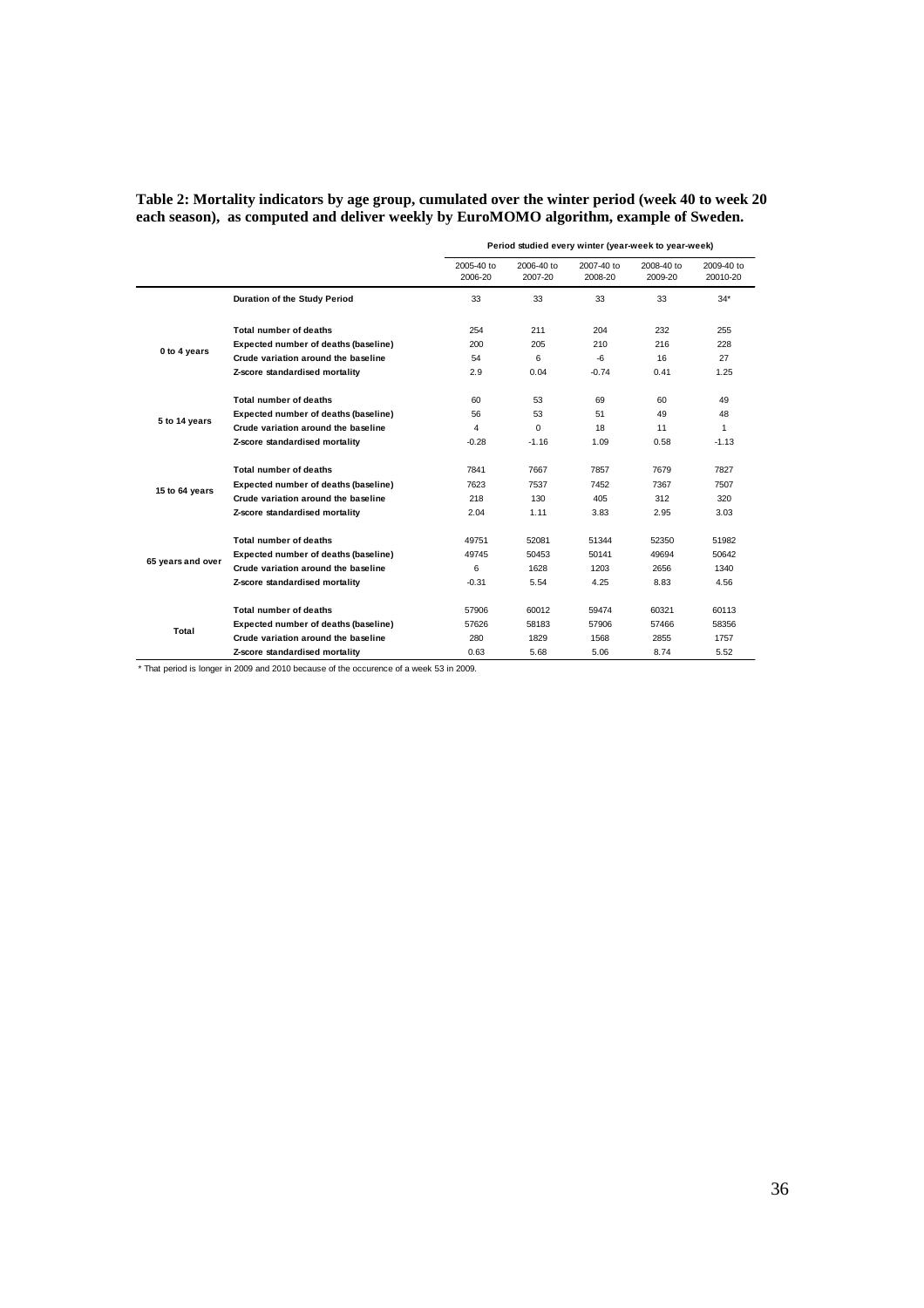**Figure 6: Three examples of Euro-MOMO outputs at European level as displayed on the dedicated website. Comparison between country with crude mortality and Z-score standardize mortality.** 

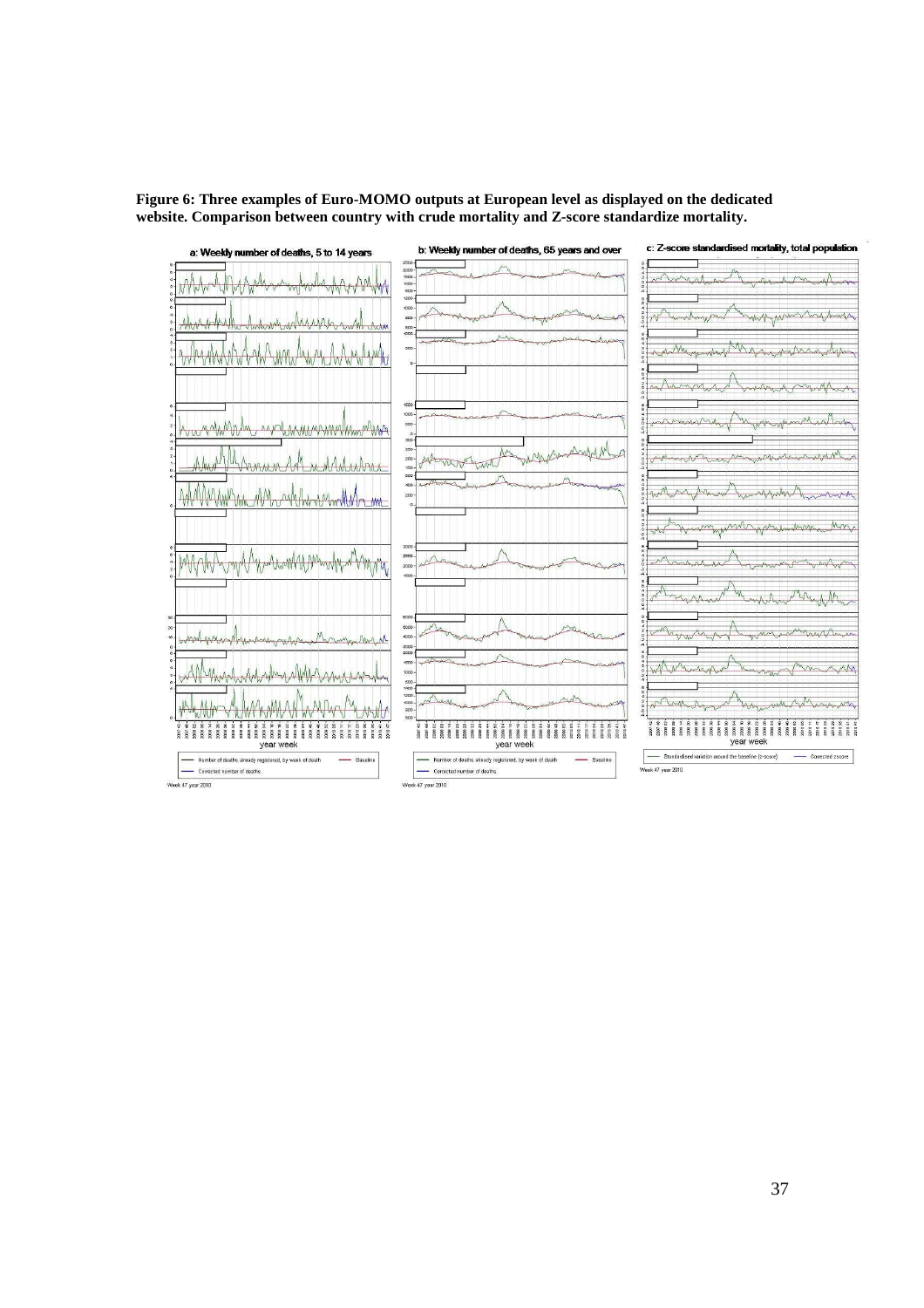**Map 1: EuroMOMO partner countries having sent data for week 2010-47 and their mortality level expressed in standard deviation (Z-score) for the same week.** 

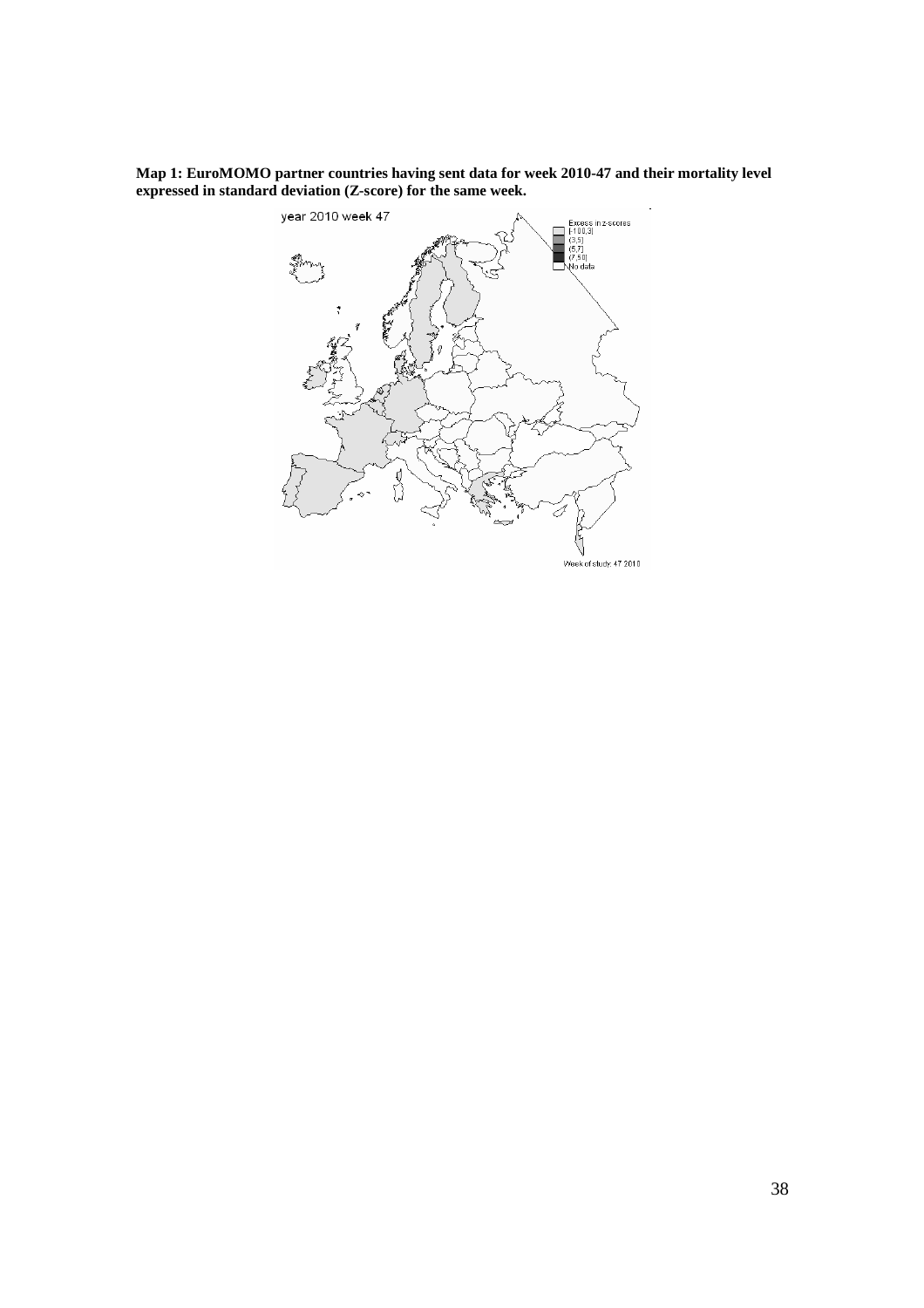

**Figure 7: Pooled weekly mortality indicators in the 12 out of 13 countries that reported data to the EuroMOMO Hub week 2010-47.**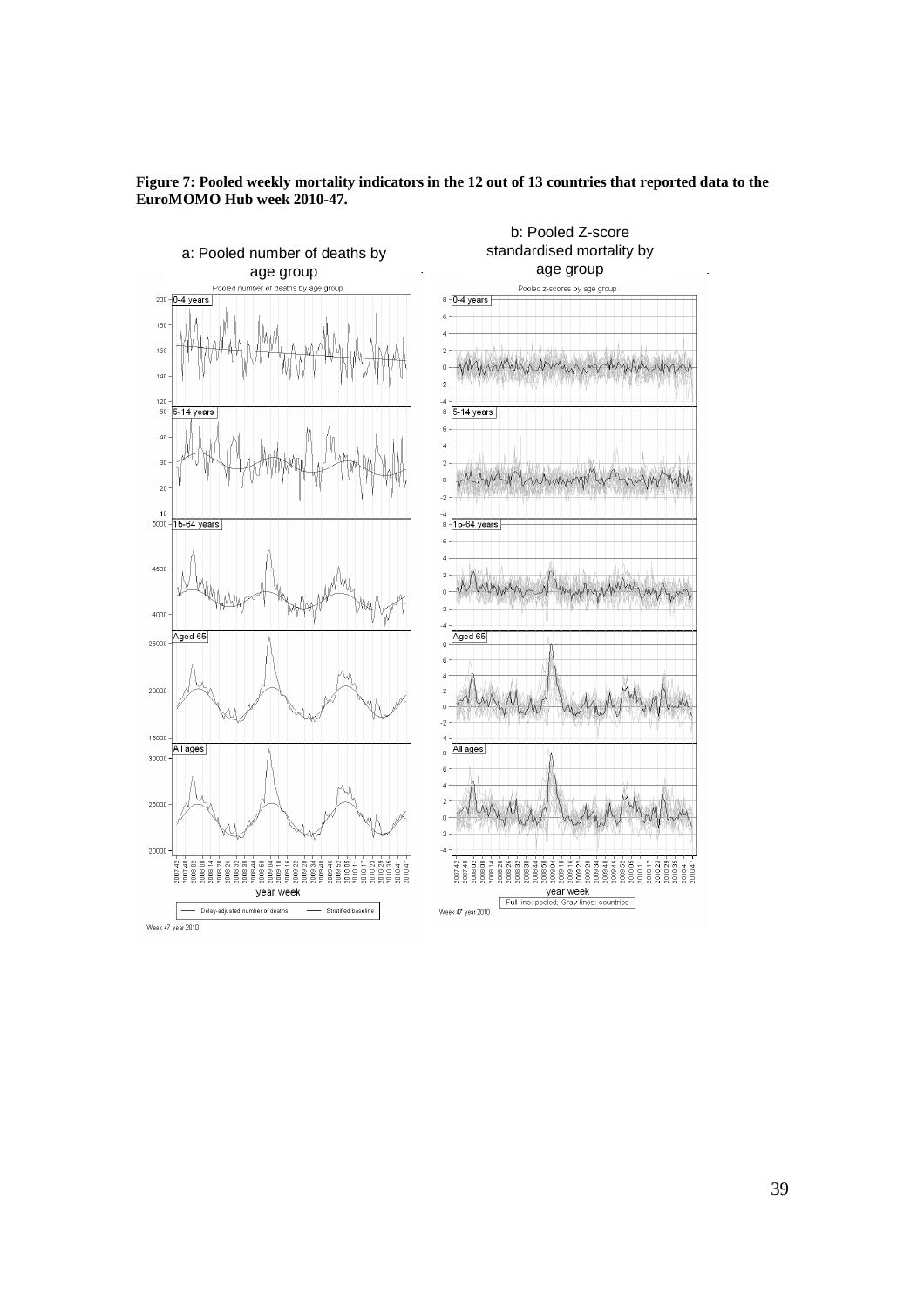# **References**

1. Viner RM, Coffey C, Mathers C, Bloem P, Costello A, Santelli J, Patton GC: **50-year mortality trends in children and young people: a study of 50 low-income, middleincome, and high-income countries**. *Lancet* 2011, **377**:1162-1174.

2. Shi L: **Public health, medical care, and mortality rates**. *J Health Care Poor Underserved* 1995, **6**:307-321.

3. Bonneux LG, Huisman CC, de Beer JA: **Mortality in 272 European regions, 2002- 2004. An update**. *Eur. J. Epidemiol* 2010, **25**:77-85.

4. Wilkinson J, Berghmans L, Imbert F, Ledésert B, Ochoa A: **Health indicators in the European regions--ISARE II**. *Eur J Public Health* 2008, **18**:178-183.

5. Simonsen L, Clarke MJ, Stroup DF, Williamson GD, Arden NH, Cox NJ: **A method for timely assessment of influenza-associated mortality in the United States**. *Epidemiology* 1997, **8**:390-395.

6. Amato-Gauci A, Ammon A: **The surveillance of communicable diseases in the European Union--a long-term strategy (2008-2013)**. *Euro Surveill* 2008, **13**.

7. Guglielmetti P, Coulombier D, Thinus G, Van Loock F, Schreck S: **The early warning and response system for communicable diseases in the EU: an overview from 1999 to 2005**. *Euro Surveill* 2006, **11**:215-220.

8. Kanieff M, Rago G, Minelli G, Lamagni T, Sadicova O, Selb J, Vantarakis A, Conti S: **The potential for a concerted system for the rapid monitoring of excess mortality throughout Europe**. *Euro Surveill* 2010, **15**.

9. **Euro-MOMO, European monitoring of mortality for public health action.** [http://www.euromomo.eu/].

10. Devis T, Rooney C: **Death certification and the epidemiologist**. *Health Statistics Quarterly* 1999, **1\_ \_**:21-33.

11. *International statistical classification of disease and related health problems.* 10th revision, 2nd ed. edition. Geneva: World Health Organization; 2004, **2**.

12. **ISO 8601:2004 - Data elements and interchange formats -- Information interchange -- Representation of dates and times**

[http://www.iso.org/iso/catalogue\_detail?csnumber=40874].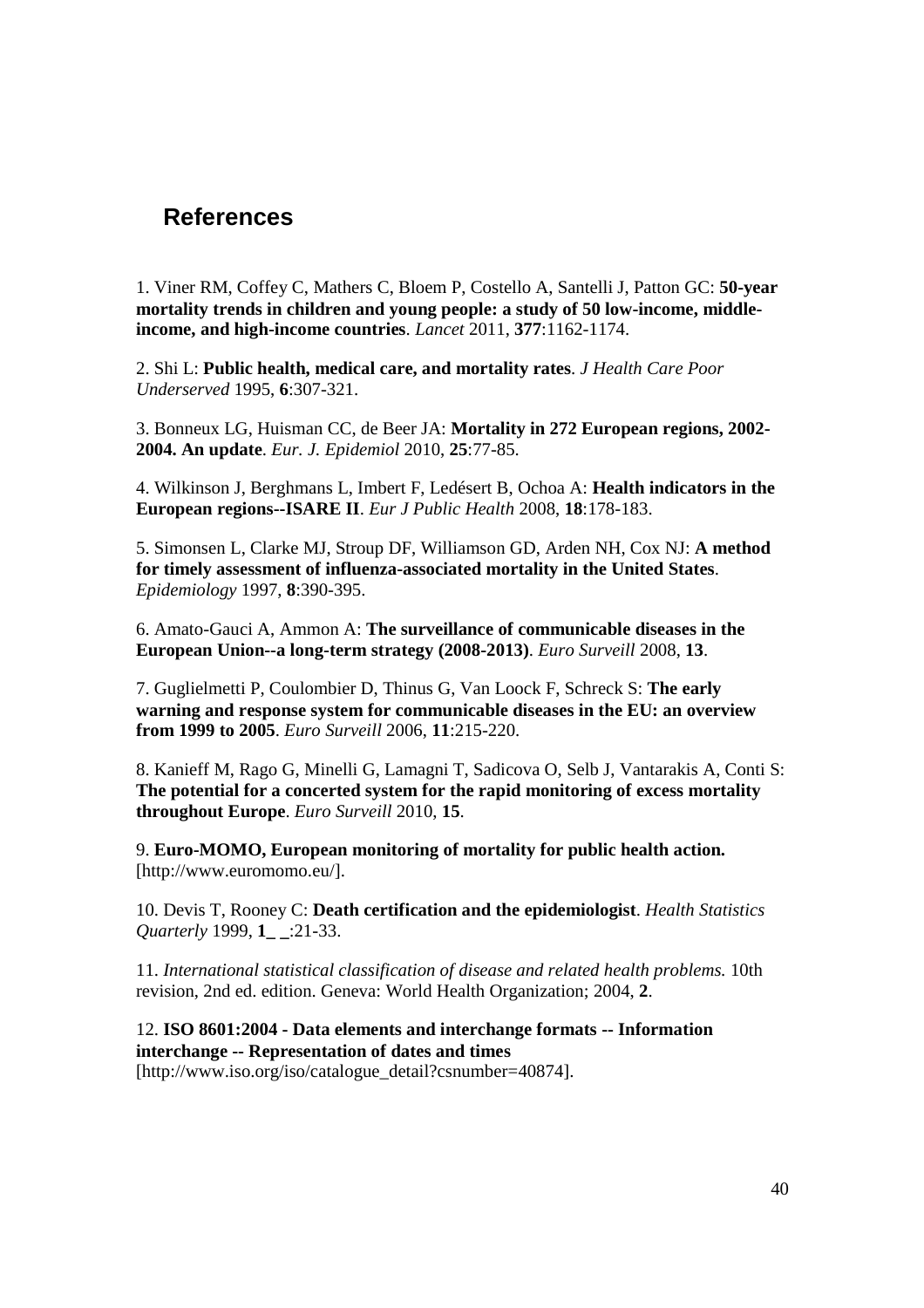13. Jackson ML: **Confounding by season in ecologic studies of seasonal exposures and outcomes: examples from estimates of mortality due to influenza**. *Ann Epidemiol* 2009, **19**:681-691.

14. Eilstein D, Zeghnoon A, Le TA, Cassadou S, Declercq C, Filleul L, Lefranc A, Medina S, Nunes C, Pascal L, Prouvost H, Saviuc P, Campagna D, Quenel P: **[Shortterm modeling of the effect of air pollution on health: analytical methods of time series data]**. *Rev.Epidemiol.Sante Publique.* 2004, **52**:583-589.

15. Serfling RE: **Methods for current statistical analysis of excess pneumoniainfluenza deaths**. *Public Health Rep* 1963, **78**:494-506.

16. Cox NJ, Subbarao K: **Global epidemiology of influenza: past and present**. *Annu. Rev. Med* 2000, **51**:407-421.

17. Paget J, Marquet R, Meijer A, van der Velden K: **Influenza activity in Europe during eight seasons (1999-2007): an evaluation of the indicators used to measure activity and an assessment of the timing, length and course of peak activity (spread) across Europe**. *BMC Infect. Dis* 2007, **7**:141.

18. Crowcroft NS, Cutts F, Zambon MC: **Respiratory syncytial virus: an underestimated cause of respiratory infection, with prospects for a vaccine**. *Commun.Dis.Public Health* 1999, **2**:234-241.

19. Hajat S, Kovats RS, Lachowycz K: **Heat-related and cold-related deaths in England and Wales: who is at risk?** *Occup Environ Med* 2007, **64**:93-100.

20. Simonsen L, Clarke MJ, Williamson GD, Stroup DF, Arden NH, Schonberger LB: **The impact of influenza epidemics on mortality: introducing a severity index**. *Am.J.Public Health* 1997, **87**:1944-1950.

21. Farrington CP, Andrews N, Beale AD, Catchpole MA: **A statistical algorithm for the early detection of outbreaks of infectious diseases**. *J. R, Statis. Soc* 1996, **159**:547 - 563.

22. Rogerson PA, Yamada I: **Approaches to syndromic surveillance when data consist of small regional counts**. *MMWR Morb. Mortal. Wkly. Rep* 2004, **53 Suppl**:79-85.

23. **Eurostat** [http://epp.eurostat.ec.europa.eu/portal/page/portal/eurostat/home/].

24. Mazick A, Gergonne B, Wuillaume F, Danis K, Vantarakis A, Uphoff H, Spiteri G, van 't Klooster T, Junker C, Holmberg M, Molbak K: **Higher all-cause mortality in children during autumn 2009 compared with the three previous years: pooled results from eight European countries**. *Euro Surveill* 2010, **15**.

25. Cox B, Wuillaume F, Van Oyen H, Maes S: **Monitoring of all-cause mortality in Belgium (Be-MOMO): a new and automated system for the early detection and**